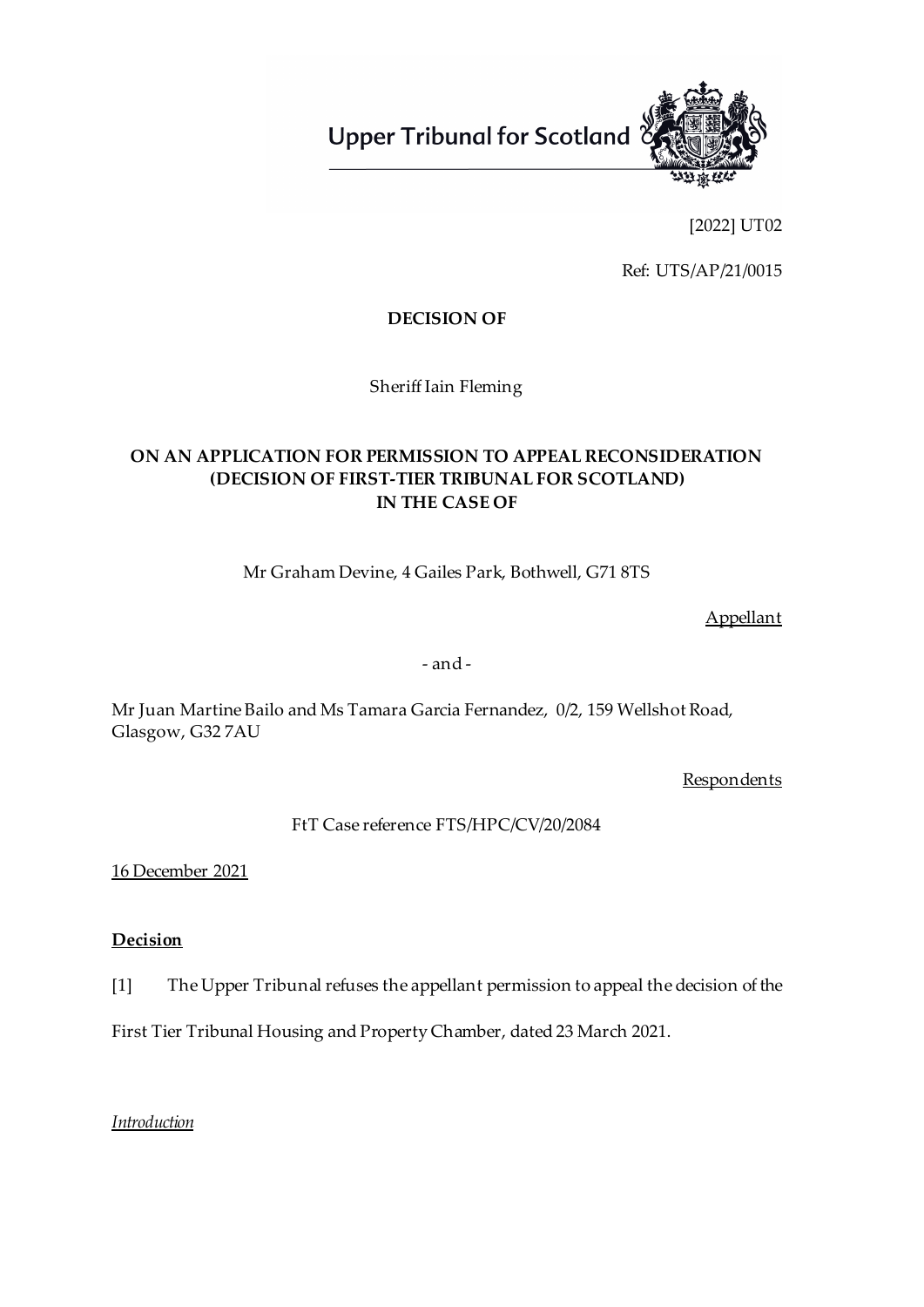[2] An application was made to the First Tier Tribunal (hereafter "the FtT") for an order for payment in respect of excessive heating costs attributable to a faulty boiler in respect of the property at 12 Caley Brae, Uddingston, G71 7TA. Following sundry procedure two substantive hearings took place. The first was on 12<sup>th</sup> February 2021 by teleconference. The appellant did not attend, having informed the FtT administration in advance that he would not attend. The respondents were in attendance together with a Spanish interpreter. At that hearing the FtT heard evidence and found that the first respondent was a joint tenant from 19<sup>th</sup> September 2019 (finding in fact 7(iii)). There is an error in paragraph 4 of the decision of the FtT inasmuch as it indicates that the first respondent was a joint tenant fromSeptember 2021. The second hearing was on 23 March 2021 and took place by video conference. All parties were in attendanceandan interpreter was present to assist the respondents. A written decision was issued by the FtT (in terms of Rule 38 of the First-tier Tribunal for Scotland Housing and Property Chamber Rules of Procedure Regulations 2017) whereby it set out findings in fact and identified its reasons for its decision. Findings in fact were made which are identified within paragraph 7 of the said written decision of the FtT. It formed the conclusion that the appellant had breached the contractual repairing obligations implied at common law and an order for payment was granted in favour of the respondents in the sum of £1,344.45.

[3] The appellant has lodged an appeal against that decision. While heinitially sought a review he withdrew his application and instead sought permission to appeal the FtT decision. By its decision dated 30 April 2021 the FtT refused permission to appeal. The appellant appealed to the Upper Tribunal. By its decision dated 11 June 2021 Sheriff Kelly,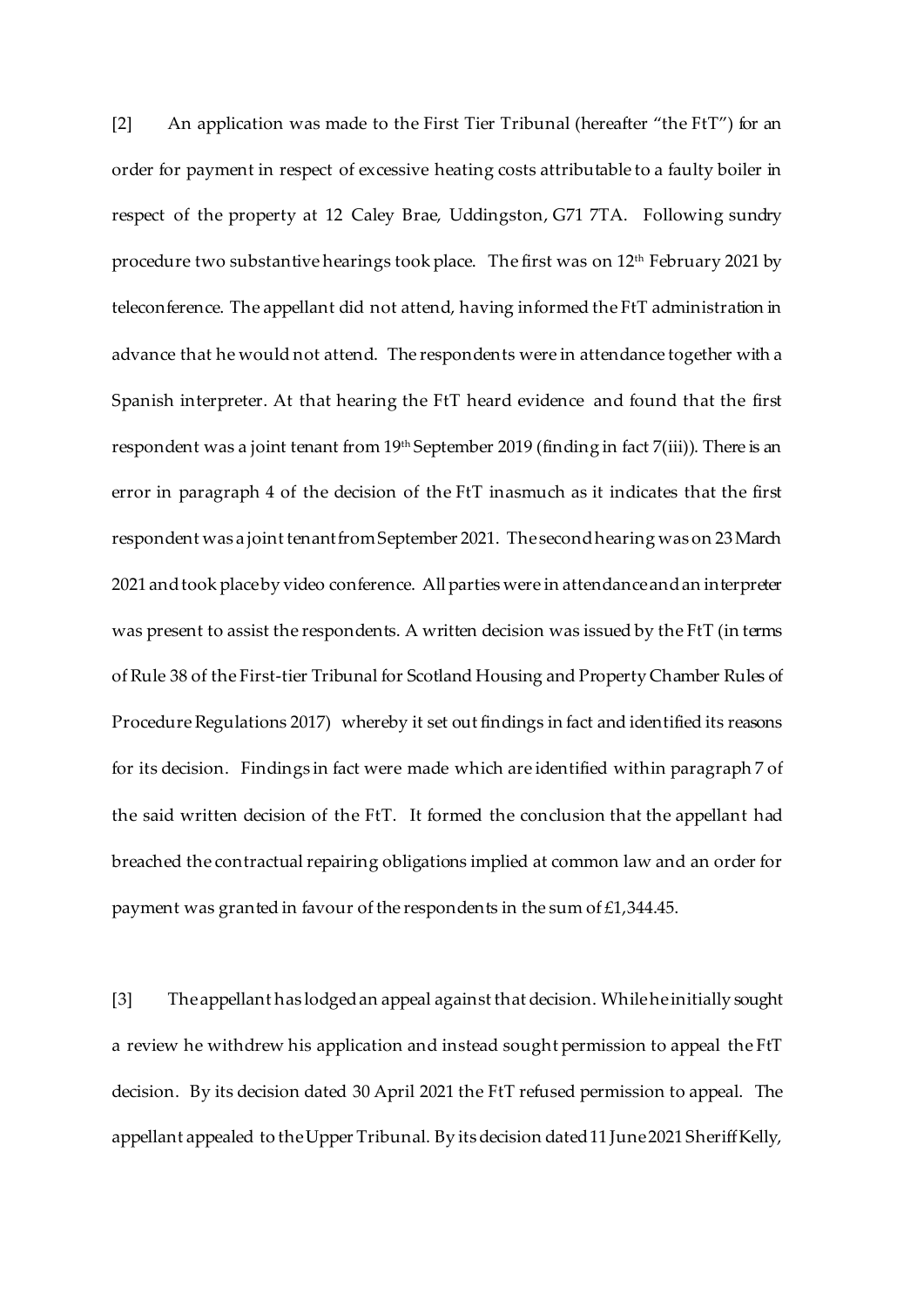sitting as an Upper Tribunal Judge, refused permission to appeal. The appellant now invokes the terms of Rule 7(b) of the Upper Tribunal for Scotland (Procedure) Regulations 2016 (hereafter "the Rules") whereby he has made an application to the Upper Tribunal for the decision of the Upper Tribunal of 11 June 2021 to be reconsidered at a hearing. As that application was considered on the papers alone when the appellant sought a reconsideration of Sheriff Kelly's decision, that application must be determined at a hearing (Rule 3(7)) and before a member of the Upper Tribunal, different from the member who refused permission without a hearing. (Rule 3(8)).

[4] The hearing took place by Cisco WebEx video conference on 11 November 2021. The appellant was personally present as were the respondents. A Spanish interpreter assisted the respondents.

[5] Parties are involved in a separate application for permission to appeal - 20/2199 which was considered immediately prior to hearing of this application. A decision has been issued in that case and parties will be aware of the legal position which applies in cases of this nature. The cases relate to the same property but are entirely distinct. For the avoidance of doubt and in order that this document may be read in isolation, I set out the legal tests which apply.

### The Law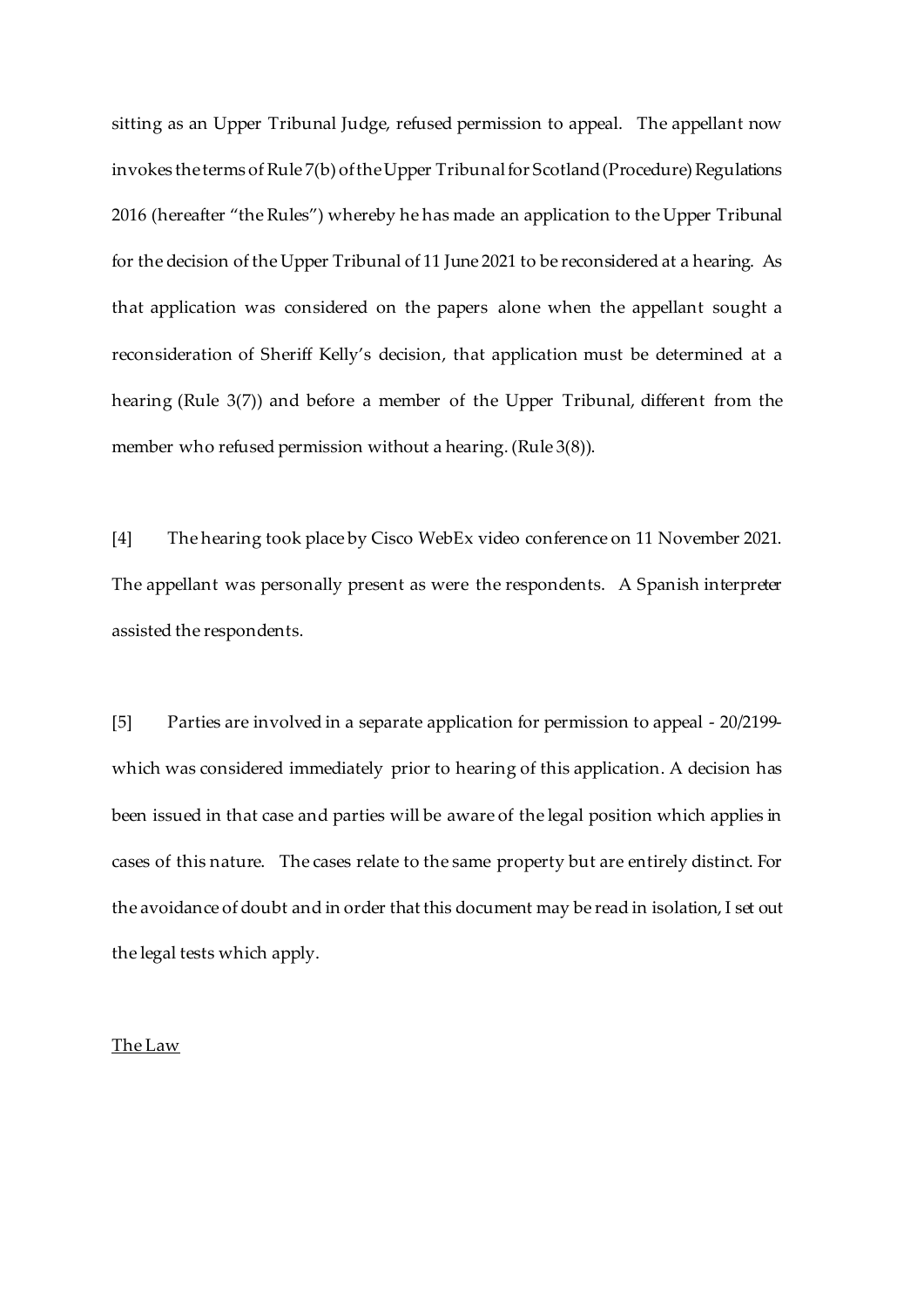[6] The FtT is created by statute and has the function of deciding legal rights by reference to the facts it finds established. The decision-making process is limited to the powers and jurisdiction conferred on the FtT, the underlying law which it must apply, and the facts as it has found them. In terms of rule 3(6) of the Rules, where the FtT has refused leave to appeal, the Upper Tribunal may give permission to appeal if "the Upper Tribunal is satisfied that there are arguable grounds for the appeal", in terms of section 46(4) of the Tribunals (Scotland) Act 2014. Nowhere in the statute or secondary legislation is the phrase "arguable grounds for the appeal" defined. Case law in other situations is of limited assistance. For example, in *Czerwinski v HM Advocate* 2015 SLT 610, the court was formulating the appropriate test for the grant of leave to appeal in an extradition case in the absence of statutory guidance. After reviewing several potential schemes or tests, it settled on adopting the test applicable to criminal appeals: "do the documents disclose arguable grounds of appeal", in terms of section 107 of the Criminal Procedure (Scotland) Act 1995. On that ground of appeal it said this:

"Arguable in this context means that the appeal can properly be put forward on the professional responsibility of counsel"

[7] In *Wightman v Advocate General for Scotland* 2018 SC 388 Lord President Carloway (at paragraph [9]) observed that arguability and statability were synonyms. That was said to be a lower threshold than "a real prospect of success", the test applicable in deciding whether to grant permission for an application to the supervisory jurisdiction to proceed, in terms of section 27D(3) of the Court of Session Act 1988, as amended, see [2] – [9].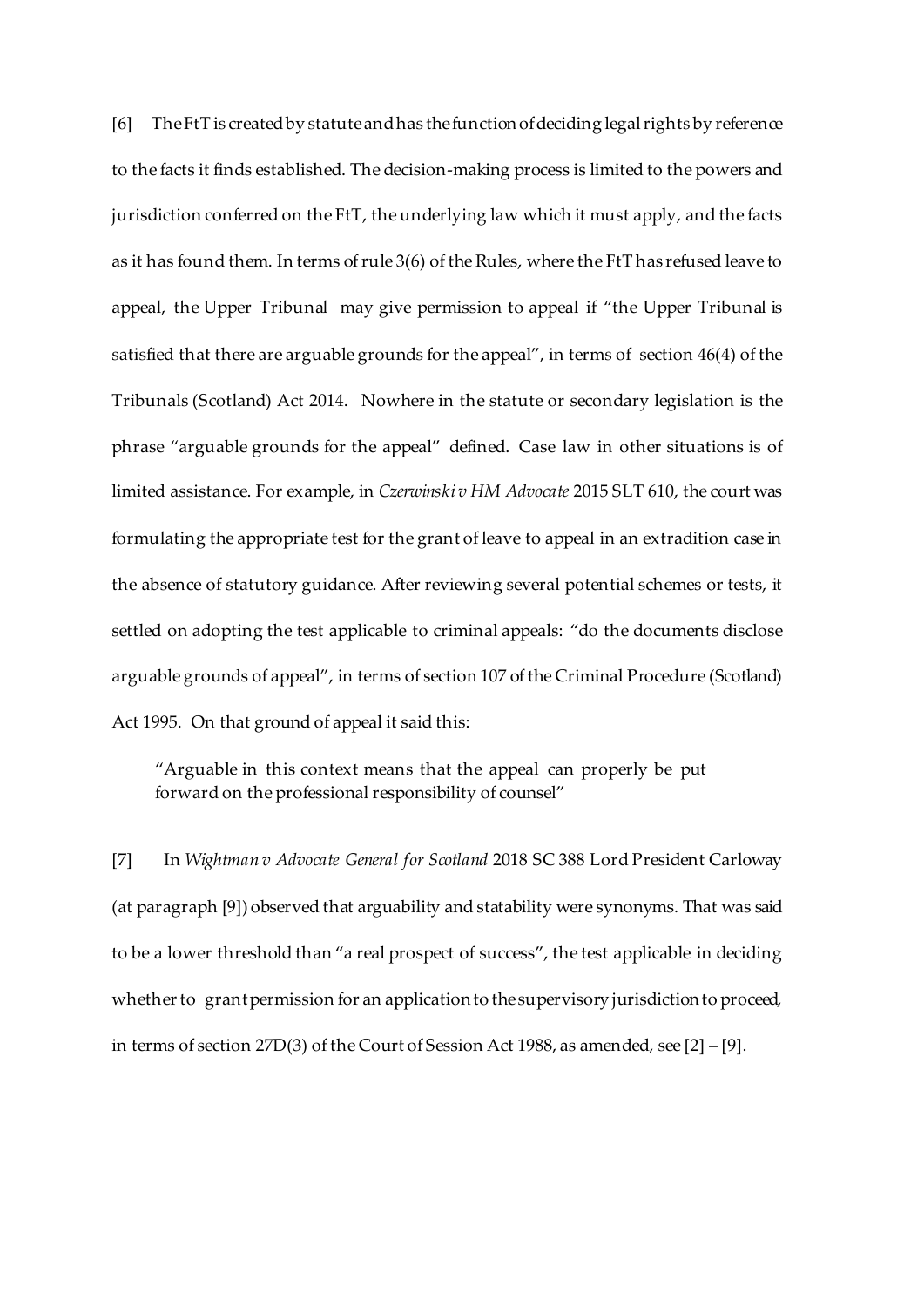[8] *Advocate General for Scotland v Murray Group Holdings Ltd* [2015] CSIH 77; 2016 SC 201 (affirmed by UKSC in [2017] UKSC 45; 2018 SC (UKSC) 15) concerned an appeal from the Tax & Chancery Chamber of the First Tier Tribunal under section 13 of the Tribunals, Courts & Enforcement Act 2007. An appeal to the Upper Tribunal was available "on any point of law arising from the decision made by the First Tier Tribunal". The appeal thereafter to the Court of Session is "on any point of law arising from a decision made by the Upper Tribunal". It was in this context that the Inner House examined what was meant by "a point of law". It identified four different categories that an appeal on a point of law covers:

(i) General law, being the content of rules and the interpretation of statutory and other provisions;

(ii) The application of law to the facts as found by the First Tier Tribunal;

(iii) A finding, where there was no evidence, or was inconsistent with the evidence; and (iv)An error of approach by the First Tier Tribunal, illustrated by the Inner House with examples: "such as asking the wrong question, or by taking account of manifestly irrelevant considerations or by arriving at a decision that no reasonable tax tribunal could properly reach." ([41]-[43])

[9] The threshold of arguability is therefore relatively low. An appellant does, however, require to set out the basis of a challenge from which can be ascertained a ground of appeal capable of being argued at a full hearing. This is an important qualification or condition on appealing which serves a useful purpose. If no proper ground of appeal is capable of being formulated then there is clearly no point in wasting further time and resources in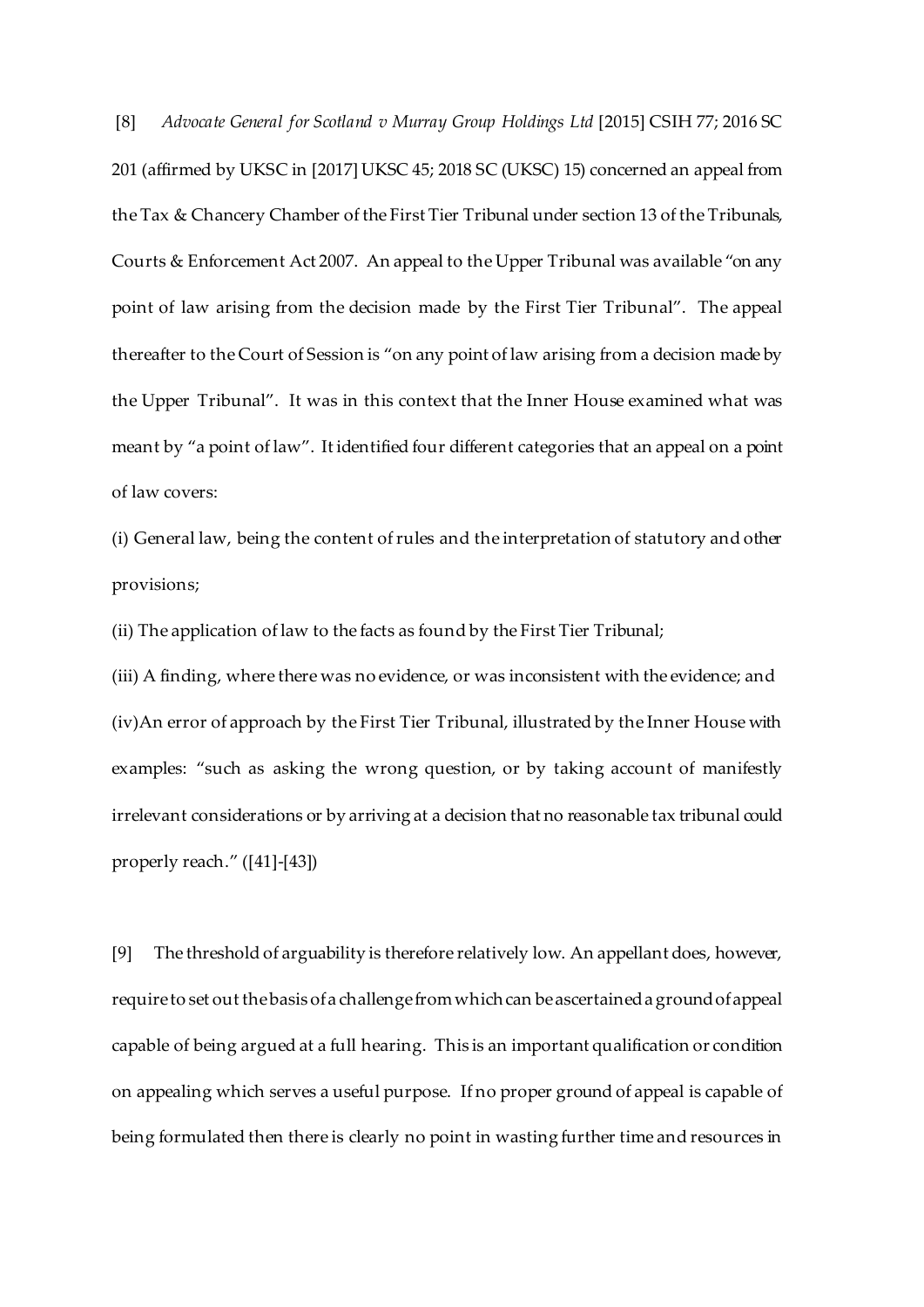the matter proceeding. The respondent in a hopeless appeal ought not to have to meet any further procedure in a challenge with no merit. It is in the interests of justice that an appeal which is misconceived and is incapable of being articulated such that it cannot be characterised as arguable is not allowed to proceed.

[10] In essence, therefore, the task of the Upper Tribunal is to ascertain, with reference to the material submitted, whether the appellant has identified an error of law that is capable of being stated or argued before the Upper Tribunal at a hearing. That is a low bar. As with applications to the supervisory jurisdiction of the Court of Session at permission stage, the basis of a prima facie appeal ought to be capable of identification. There are a number of authorities relating to what constitutes an error of law, and in particular: *CF v MF* [2017] CSIH 44, Lord Drummond Young, paragraph 9. Rule 48 of the First-tier Tribunal for Scotland Health and Education Chamber (Procedure) Regulations 2017, (SSI 2017/366) required the tribunal to provide a full statement of the facts found by it and the reasons for its decision. A failure to provide adequate reasons is an error of law. A decision must leave the informed reader in no real and substantial doubt as to what the reasons for it were and what were the material considerations which were taken into account in reaching it: *Wordie Property Co Ltd v Secretary of State for Scotland* 1984 SLT 345, at pages 347-348. A statement of reasons must identify what the decision maker decided to be the material considerations; must clearly and concisely set out his or her evaluation of them; and must set out the essence of the reasoning that has led him or her to his decision: *Ritchie v Aberdeen City Council* 2011 SC 579, Lord President (Gill) at paragraph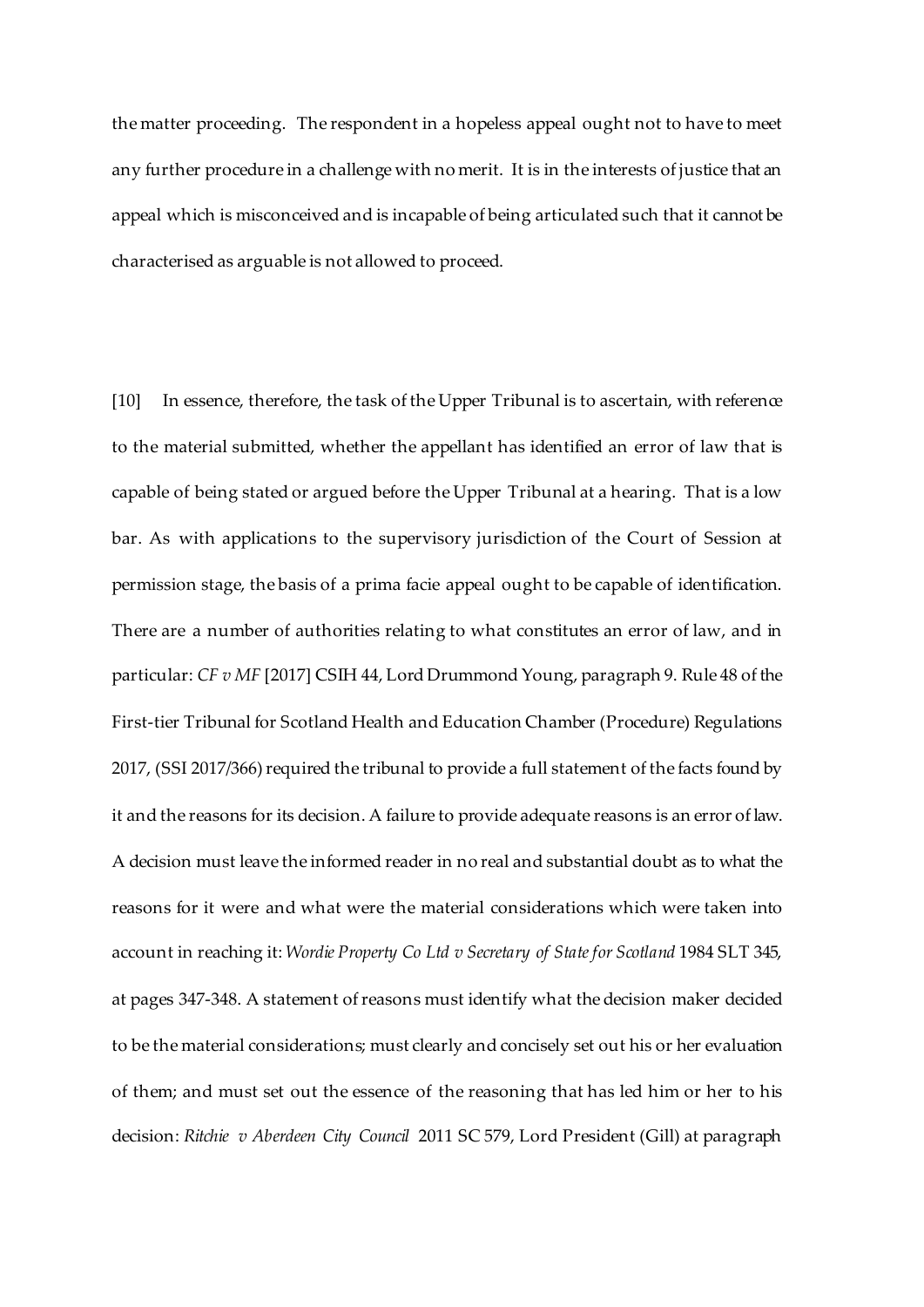12; *JC v Midlothian Council* [2012] CSIH 77, Lord Menzies, paragraph 30, citing *Uprichard* v *Scottish Ministers 2012 SC* 172, Lord President (Gill) at paragraph 26. It is necessary to read the reasons as a whole: *City of Edinburgh Council v MDN* 2011 SC 513, paragraph 28.

[11] It is no part of my function either to review the decision of the FtT to refuse permission to appeal or indeed to review the decision of Sheriff Kelly. It is my function to determine whether to give permission to appeal to the appellant in respect of the grounds which he has placed before the Upper Tribunal. Before granting permission to the appellant I require to be satisfied that there are arguable grounds for the appeal.

[12] The FtT is an expert tribunal and its decision requires to be respected save where it had clearly misdirected itself in law: *AH (Sudan) v Secretary of State Department for the* Home 2008 1 AC 678 wherein at paragraph 30 Lady Hale said the following:

"This is an expert tribunal charged with administering a complex area of law in challenging circumstances. To paraphrase a view I have expressed about such expert tribunals in another context, the ordinary courts should approach appeals from them with an appropriate degree of caution; it is probable that in understanding and applying the law in their specialised field the tribunal will have got it right: see *Cooke v Secretary of Statefor Social Security* [2002] 3 All ER 279, para 16. They and they alone are the judges of the facts. It is not enough that their decision on those facts may seem harsh to people who have not heard and read the evidence and arguments which they have heard and read. Their decisions should be respected unless it is quite clear that they have misdirected themselves in law. Appellate courts should not rush to find such misdirection's simply because they might have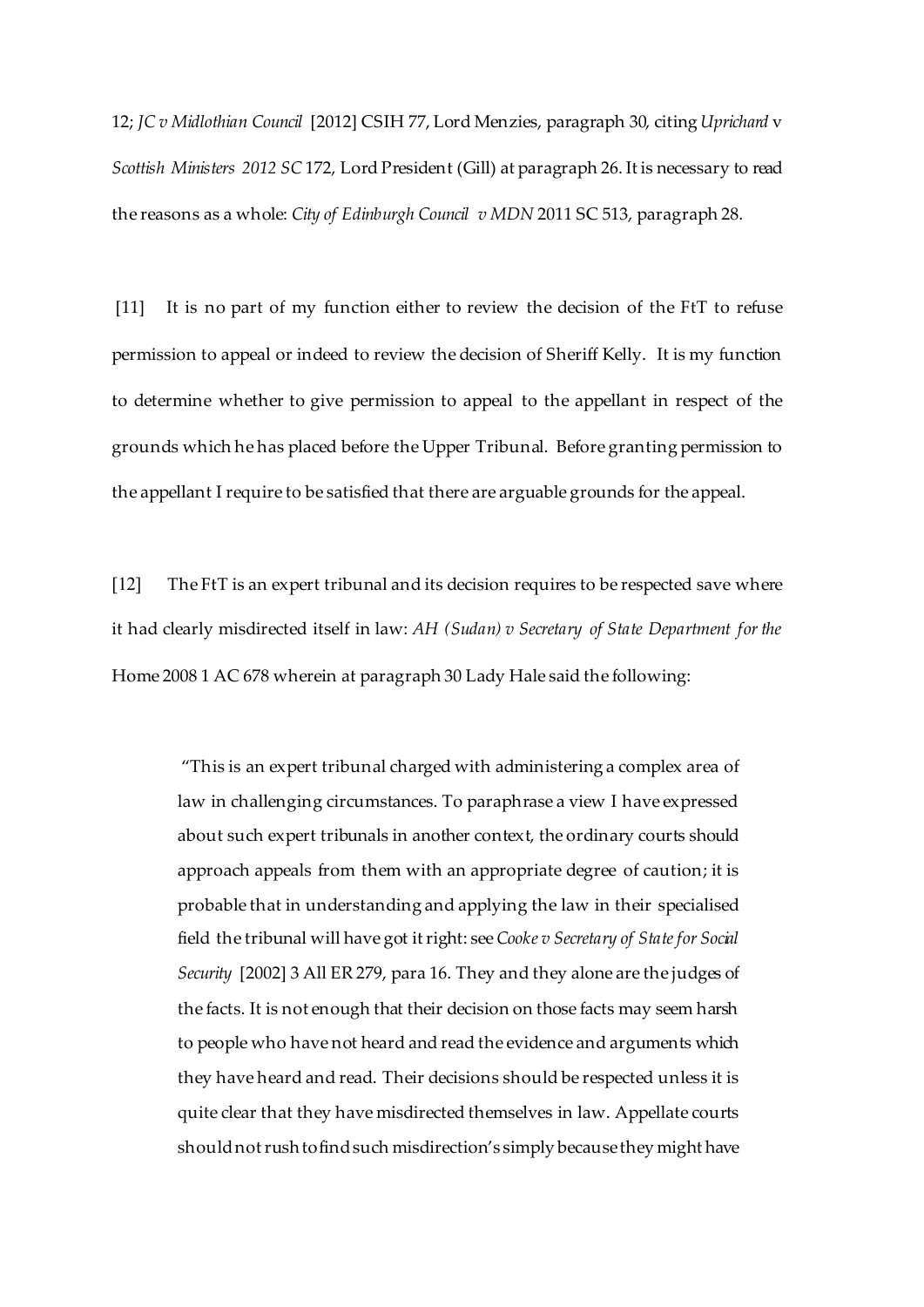reached a different conclusion on the facts or expressed themselves differently."

### The appellant's position

[13] The appellant has submitted with his form UTS-1, a paper apart accompanied by a number of documents. The appellant also made oral representations at the hearing which I categorise as follows:

- (a) Miss Fernandes is not included in the lease agreement. The appellant submitted that she was not part of the procedure.
- (b) In its written decision the FtT suggested that the case was complicated. In the view of the appellant it is not complicated.
- (c) The FtT appeared to place on the appellant a far greater burden to disprove the case of the respondent. The burden of proof at the FtT was upon the respondent. This appeared to be reversed by the FtT
- (d) The FtT's consideration of the evidence disclosed a lack of scrutiny.
- (e) The appellant asked the FtT on many occasions to consider historic energy bills. These were not required by the FtT and they should have required them. The FtT made its decision based on viewing a limited number of bills and managed to extrapolate information from its reading of those few bills. It failed to take into account the projected energy costs contained in the bills and seemed to accept that £65 per month was adequate for energy usage within the property.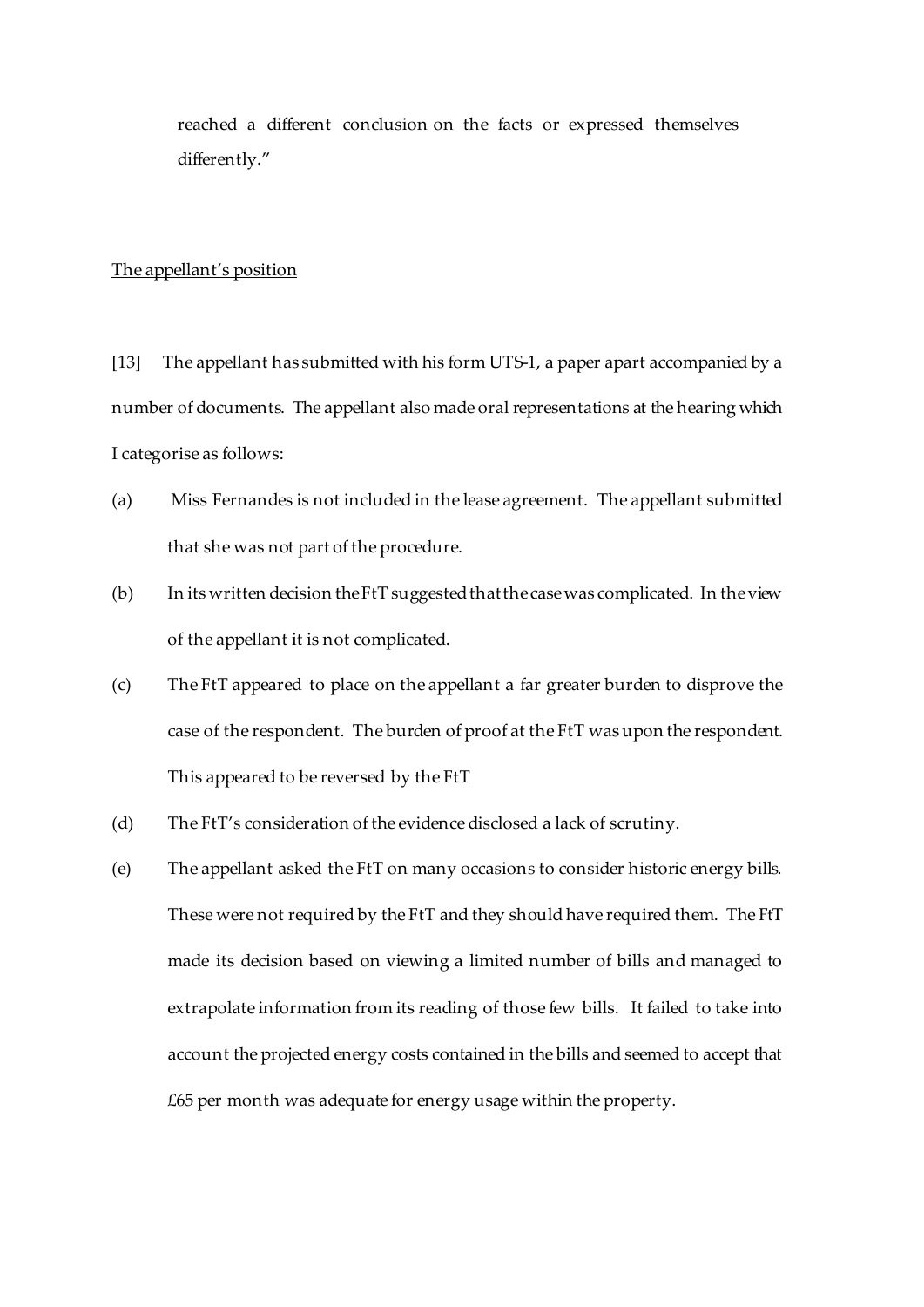- (f) The FtT failed to make any effort to consider if there were any arrears within the account payable by the respondent for energy bills.
- (g) The FtT accepted, without corroboration, that the applicant took regular meter readings and had no arrears at any time.
- (h) The FtT appeared to suggest that there was no increase in electricity usage during the period therefore the gas boiler was faulty. The appellant emphasized that it was a gas boiler not an electrical boiler that was under consideration.
- (i) It was the ordinary member of the FtT who asked if the boiler installed was secondhand. The record of the FtT attributed this question to the respondent.
- (j) The appellant questioned the delay by the respondent who waited until February 2020 to advise the appellant that he had a high energy bill. That appeared to be strange and that delay was not taken into account by the FtT.
- (k) A boiler that was installed was a brand new boiler installed by a guest engineer. The gas engineer could find no fault within the boiler.
- (l) The appellant indicated he submitted evidence which showed a neighbouring property had energy bills of £2,000 per annum. It was quite simply incredible that the respondents could expect to pay £65 per month to cover his energy usage.
- (m) The gas engineer provided a statement. He said it was not possible for the boiler to use that energy in a short space of time. It was quite simply not feasible it could have happened.
- (n) The appellant submitted that at one point one of the respondents had indicated that he had no hot water. Thereafter, the respondent overflowed a bath and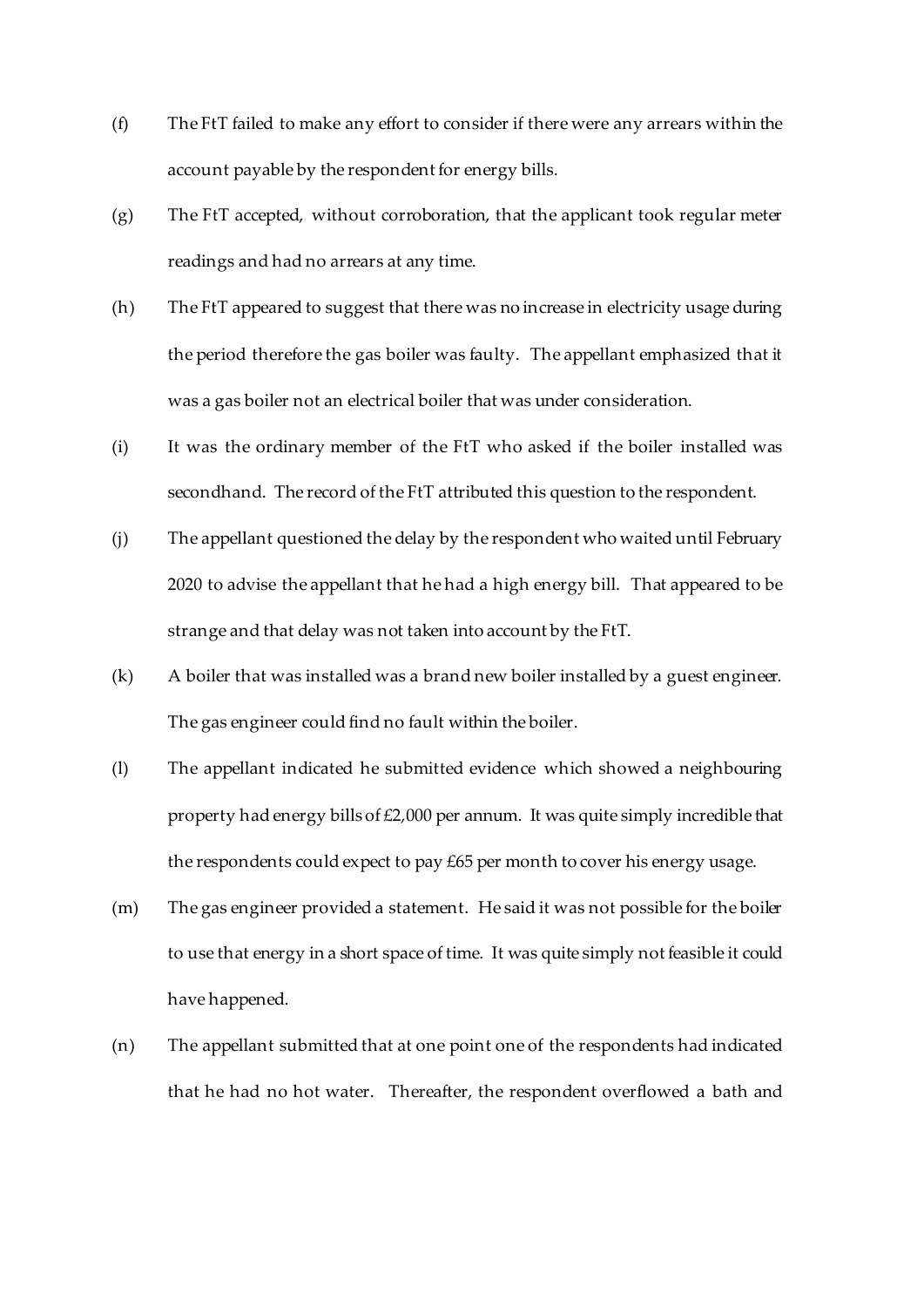flooded the kitchen and therefore the suggestionby the respondents that there was no hot water is not believable.

- (o) The last time the gas engineer checked the boiler was December 2019. The property was sold in August 2020. There are no reports of any fault from the new purchaser.
- (p) When the high energy bill was received by the respondent the appellant changed the gas meter. The appellant was asked by the First Tier Tribunal of details. In the appellant's view this shows a lack of assessment of the information provided. The question should have been addressed by the respondent not by the appellant. In the appellant's view there is a distinct possibility that the meter readings were not transposed from one meter to the other.
- (q) The appellant indicated that he found it unbelievable that the respondent should receive an energy bill for £1,500 and not query with the energy company how this has occurred.
- (r) A careful consideration of the evidence would find that the FtT has gone out of its way to ignore evidence submitted by the appellant and gone out of its way not to query the evidence of the respondent. In the appellant's view this shows a high degree of bias. There were a number of reasons why the gas bill was high rather than a fault with the boiler. In the appellant's view the FtT has taken the decision based on the least credible reason not for the most credible reason. It failed to consider other possibilities as to why the gas bill was as high.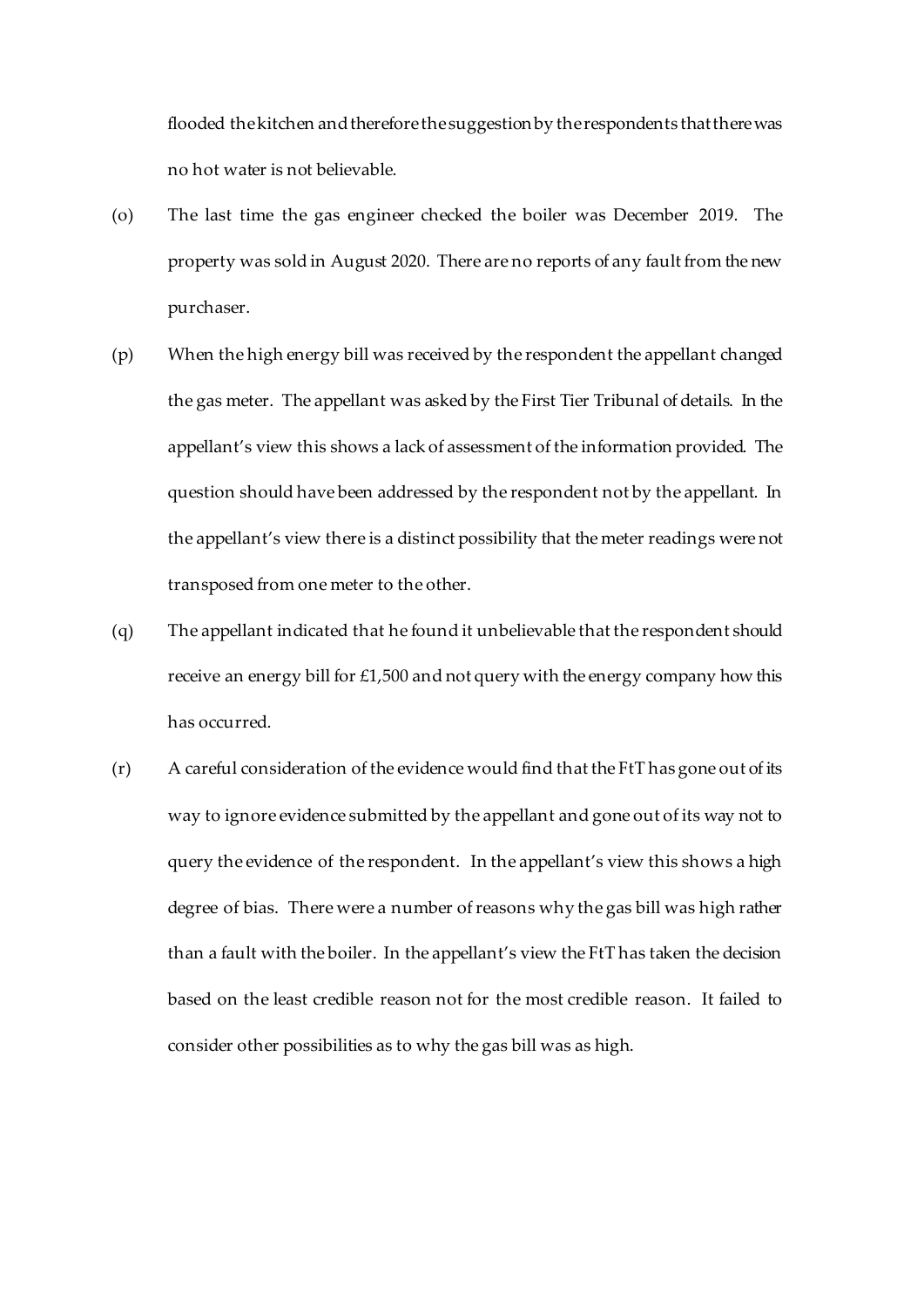(s) The notes provided by the FtT are not an accurate reflection of what took place. What is clear, in the appellant's view, is that this is evidence of bias. This is not reflected in the notes and the bias is downplayed.

 [14] Upon enquiry from the Upper Tribunal the appellant indicated that he wished each of the of the individual points to be considered and advised that a particular point he wished to raise was that in light of all of the matters he had canvassed the FtT was not as a matter of law entitled to make the findings that it did due to the identified shortcomings and inconsistencies in the evidence.

# The respondents' position

 [15] The Upper Tribunal then heard in response firstly from Miss Fernandes, through the interpreter. It is her position that the problem with the boiler was not fixed. At one point she and Mr Bailo had £200 in credit with the energy company. It is not true to say that there were ever any arrears. The appellant is not telling the truth.

[16] Mr Bailo then testified through the interpreter and indicated that he had mentioned to the appellant that when the water was getting really hot he was ignored. The gas certificate produced by the appellant does not have an address on it. The bill produced in respect of the neighbouring house is a three monthly bill. The evidence admitted by the respondent was evidence that they had. In the view of the witness the boiler that was produced was very cheap. It was a low price low quality boiler.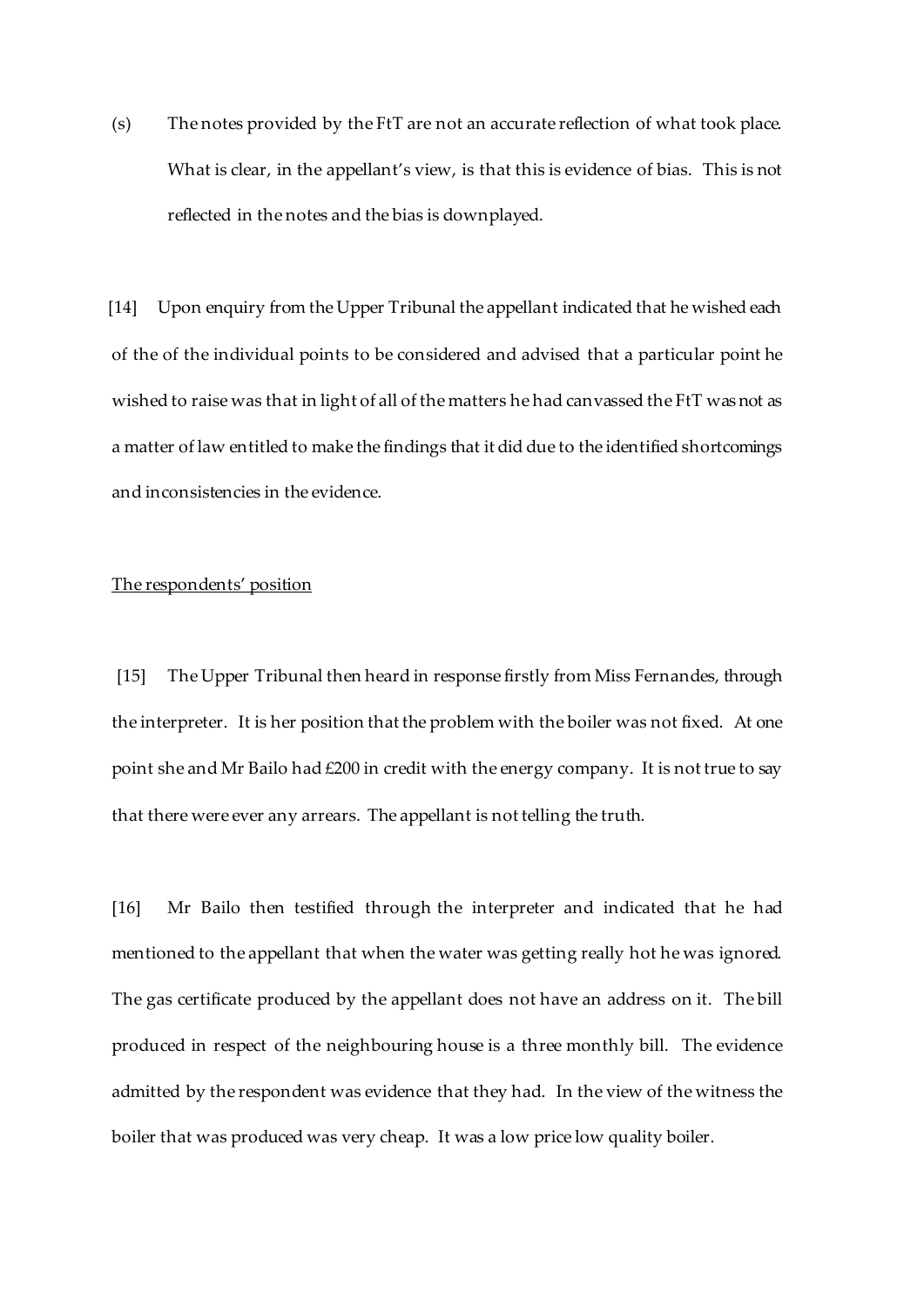#### The appellant's response

[17] Having heard parties and having considered the written application of the appellant and in answer to questions from the Upper Tribunal it was noted that one of the points which the appellant wished to emphasize was that no reasonable tribunal could have made the findings that it did on the basis of the evidence. He wished the Upper Tribunal to consider not only the points he has raised individually but also cumulatively.

## The decision

### *Ms Fernandes is not included in the lease agreement*

[18] This point is addressed by the FtT at paragraphs 3, 4 and 7(i) of its written decision. The inclusion of Ms Fernandes was decided by the FtT at a hearing at which evidence was heard. The appellant was not present at the hearing, having informed the FtT that he would not attend. The appellant did not hear the evidence given. The FtT did. A finding in fact was made on the basis of the evidence led. If the appellant elects not to attend a hearing and challenge the evidence or to testify then he cannot expect to have his contrary position upheld by the FtT or an appellate court. No point of law arises. One matter which does need to be raised is that the hearing on 12th February 2021 took place in the absence of the appellant. That which was determined at the hearing was limited to whether Ms Fernandes should be a party to the action. No point is taken by the appellant about the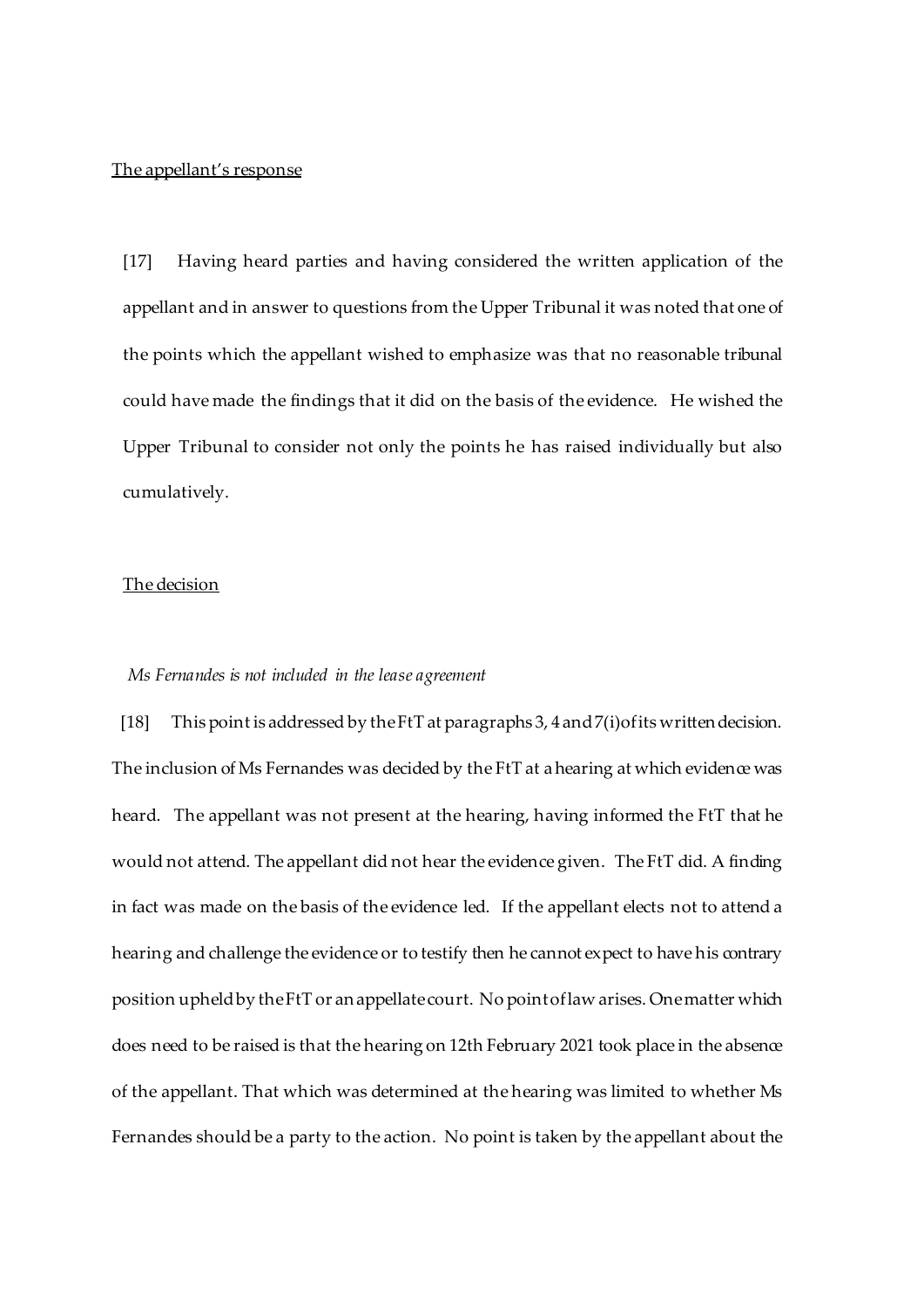hearing proceeding in his absence. However, I am mindful that in the other case between the parties (20/2199) permission to appeal has been granted in respect of a point whereby the FtT proceeded in the absence of the appellant. This case is distinct. That which was decided in the absence of the appellant is not determinative of the final outcome and the appellant has not raised the issue as a point of appeal.

## *Was the case complicated?*

[19] The appellant maintains that the FtT observed that the case was complicated and in his view it was not. This is not a ground of appeal. It is an observation by the appellant. The position is perhaps further confused by the appellant maintaining that the case was not complicated but "It has been complicated by the (respondent's) scurrilous accusations which were solely designed to tarnish my reputation." The appellant is simply disagreeing with an observation made by an FtT member about the complication or otherwise of the case. No ground of appeal lies in this observation. No point of law arises.

## *Burden of proof*

[20] Although the decision of the FtT is silent on the burden of proof it is clear from paragraph 45 of the FtT decision that on the balance of probabilities the FtT found that the excessive gas bill was caused by a faulty central heating system. The standard of proof is the balance of probabilities and the burden of proof before the FtT was on the respondents. The findings in fact made by the FtT justify their conclusion. The FtT accepted the evidence of the respondent and was entitled so to do. There is no evidence that the burden of proof was reversed. It was for the now respondents to establish their case on the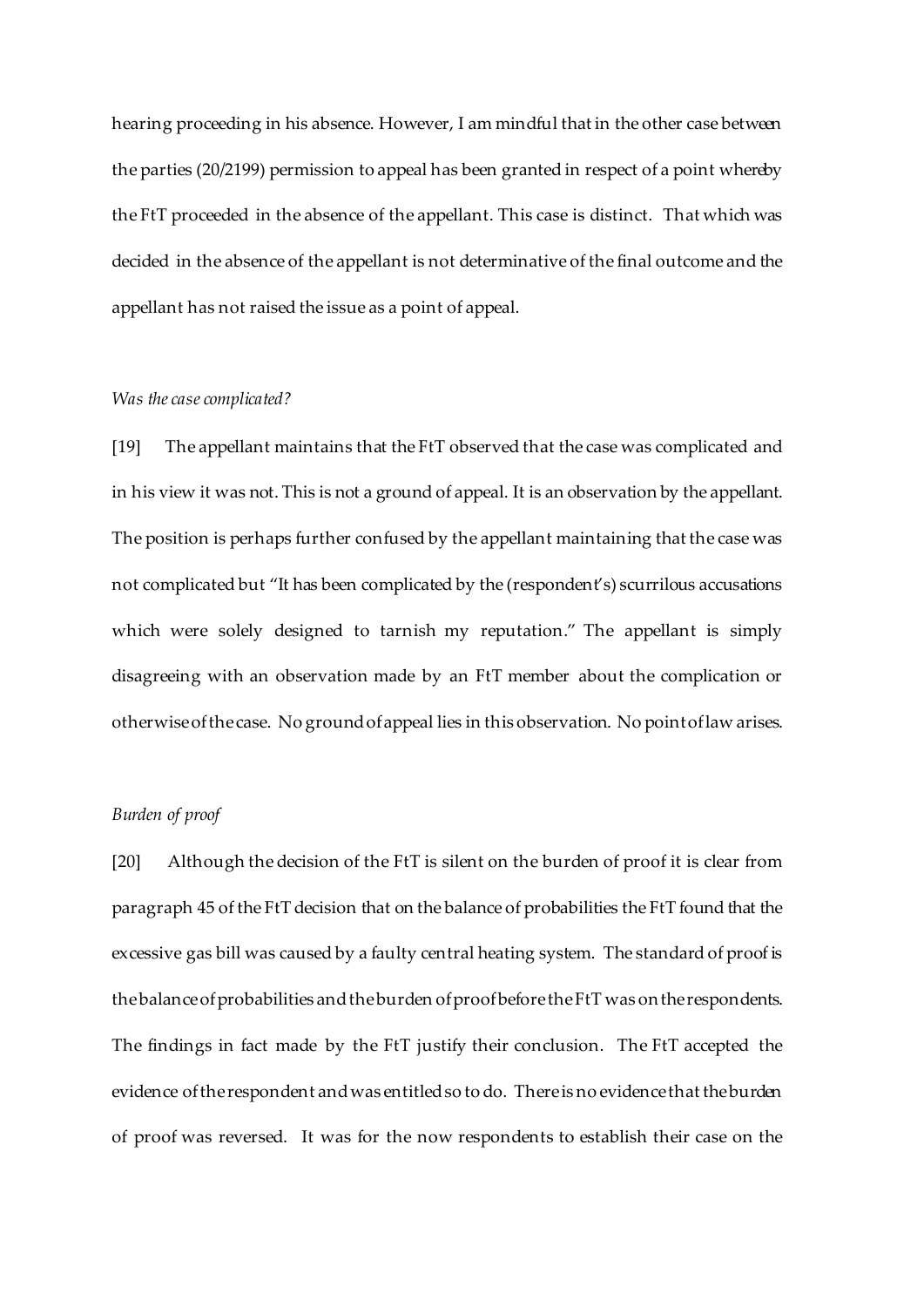balance of probabilities. Given the findings in fact made by the FtT, it was entitled to hold that the respondents had done so. Burden of proof does not appear to have been a live issue between the parties. (*Lothian Health Board v M* 2007, SCLR, 478.) A consideration of the full decision of the FtT discloses that it considered all of the evidence before it and found the respondents to be credible and reliable. The FtT was legally entitled to make the findings in fact and to reach its legal conclusion. There is no basis to the appellant's suggestion that the burden of proof was reversed. No point of law arises.

# *Lack of scrutiny*

[21] This can be considered under two headings. Firstly, if the appellant is suggesting that there was an obligation on the FtT to adopt an inquisitorial role as evidenced by his assertions as follows; - "*there must be some responsibility on the FtT to check important facts rather than merely take lazy, biased decisions*"- ; - *"if the chairperson is really interested in justice she could have asked pertinent questions herself"* - and- "*Why did the FtT not see fit to investigate this matter further either before or during the hearing?"-*then the appellant misunderstands the role of the FtT. It is no part of its function to carry out independent investigation. The FtT requires to consider the evidence brought before it and decides legal rights with reference to the facts it holds as established. It is for the appellant to place before the FtT such evidence as he considers is appropriate. If he does not do so the FtT cannot consider the evidence. Insofar as the wider point of scrutiny of the whole evidence is concerned I address this later in this decision.

## *Consideration of other energy bills*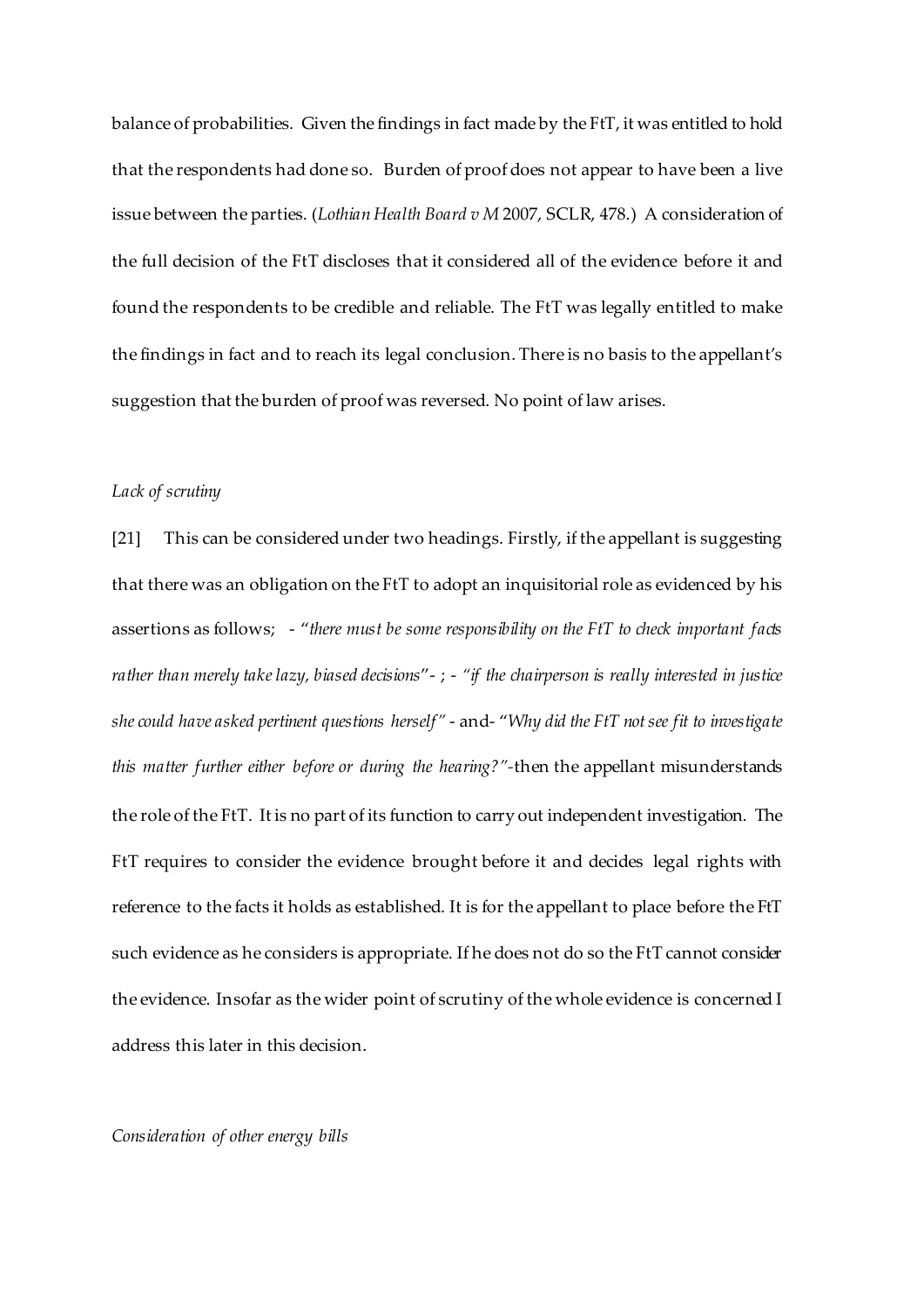[22] The appellant alleges that he asked on "many occasions" that the FtT consider historic energy bills that he had submitted. It needs to be noted that at paragraph 44 of its decision, the FtT indicates that it gave no weight to energy bills lodged by the respondents from other properties. It is for the FtT to determine which evidence it considers. It is clear, within paragraphs 11, 12 and 13 of the written decision, that the bills being incurred in respect of heating costs were considered and indeed there were questions from the FtT about other bills being lodged. If, as he maintains, the appellant asked the respondents to provide previous energy bills, and none were provided, he had an opportunity to question the respondents about this at the hearing. It would appear that he declined to do so. Indeed, in terms of paragraph 26 of the FtT decision, the appellant was given an opportunity to ask questions but elected not to do so. The FtT clearly felt able to make its decision without reference to previous energy bills. The FtT made its decision on the basis of the oral evidence of the respondents and the documentary evidence they lodged. It was entitled to do so. The appellant maintains that they should have looked at other material. There was no obligation on the FtT to do so.

[23] It would appear that in seeking to introduce new energy bills the appellant is seeking to introduce new evidence which was not before the FtT when it heard the case. No application was made by the appellant to lodge additional evidence in terms of Rule 18 which governs the process for such applications. Any documentation he seeks to lodge now can only be considered by the Upper Tribunal if such an application for additional evidence is made. If the appellant had wished the FtT to consider productions in the form of historic energy bills he should have obtained these and lodged them with the FtT. It is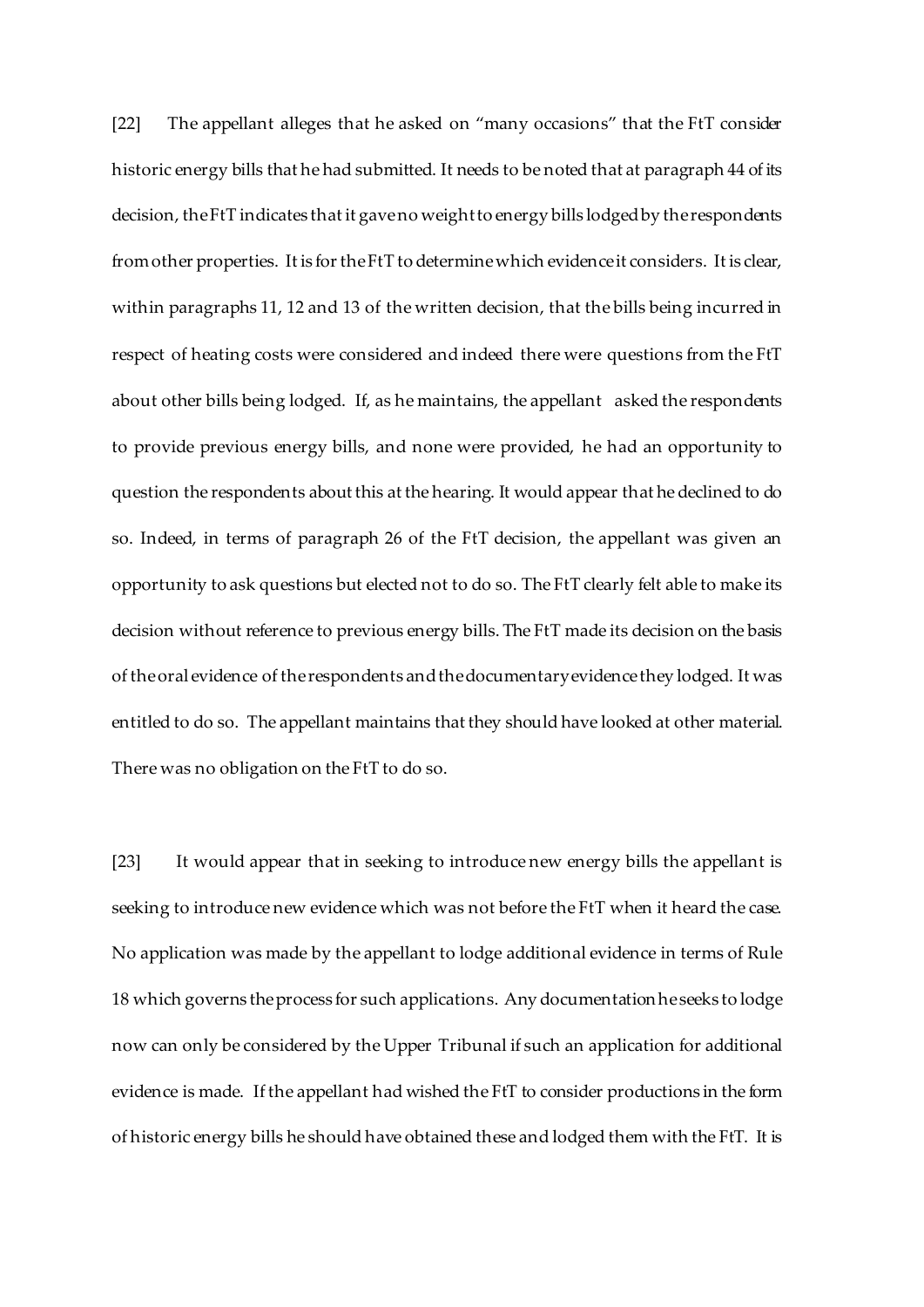not for the FtT to pursue productions. It needs to be remembered that this is an expert tribunal whose membership consists of both legal members and those with an expertise in the area being considered.

[24] The decision of the FtT was entirely within its discretion. It is part of its function to consider the evidence and make findings in fact thereon. The facts found were within its discretion. The contention outlined in the paper attached to the Form UTS-1 asserts a factual position which the appellant says ought to have been accepted by the FtT. This is not a competent appeal ground: *Nelson v Allan Bros & Co* (UK) 1913 SC 1003. No issue of law arises. Permission to appeal can only be granted if there are arguable grounds of appeal. An appeal is not a re-hearing, and can only succeed if the tribunal can be shown to have erred in some manner. It is not enough that parties disagree with the decision. The Upper Tribunal cannot overturn the FtT's decision without material to legally justify doing so. It cannot simply substitute its own view. No point of law arises.

#### *Arrears of energy bills*

[25] The appellant criticizes the FtT for limiting its consideration of the energy bills to those which pertained at the time of the fault in the boiler. He is of the view that in concluding that £65.00 per month was an adequate for energy usage within the property the FtT was in error. The FtT is an expert tribunal. It was not required to consider projected costs. It was not required to pursue costings. The FtT can decide which evidence to accept and which to reject. It can decide on the weight or importance to apply to the evidence b which it accepts. It is for the FtT to determine which evidence it finds credible and reliable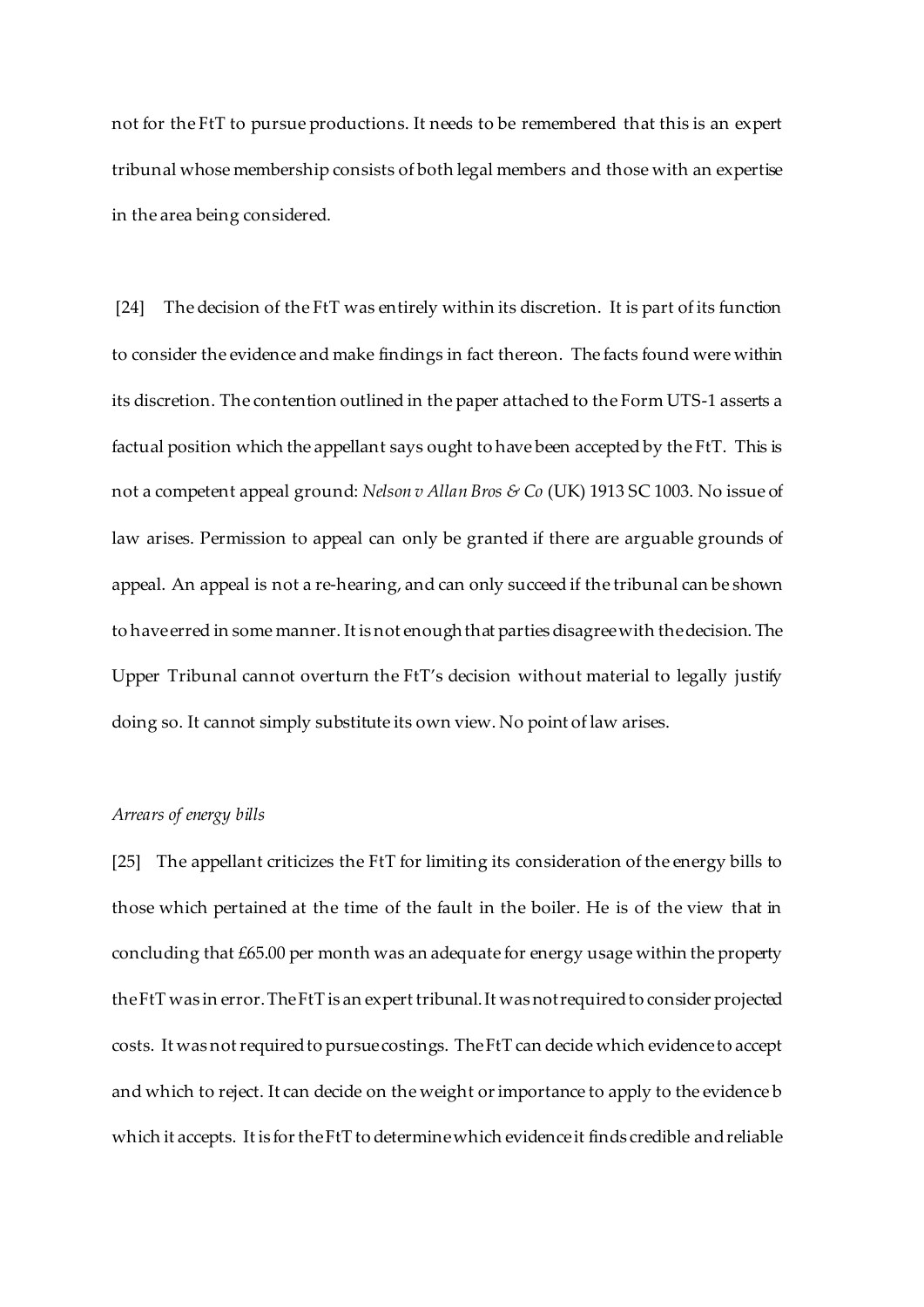and to make findings in fact thereon. The FtT further addresses this issue in paragraph 42 of its decision. The submission of the appellant is predicated upon his interpretation of a communication, which interpretation the FtT did not share. The FtT noted that the appellant did not question the respondents on this issue. No point of law arises.

### *Consideration of costs related to electricity*

[26] The appellant makes reference to a comparison of the electricity costs and the gas costs. The FtT addresses this in paragraph 43 of its written decision. The FtT rejected a submission by the appellant and decided to compare gas and electricity costs over a fixed time period. The appellant argues that the FtT made its decisions based on the viewing of "1 or 2 bills" and managed to "extrapolate information from reading those few bills". He maintains that the FtT failed to take into account the projected energy costs contained within the bills. The FtT was entitled to make that comparison to assist it in its determination. It needs to be remembered that the FtT is an expert tribunal and its decision requires to be respected save where it had clearly misdirected itself in law: *AH (Sudan) v Secretary of State for the Home Department* 2008 1 AC 678 wherein at paragraph 30. No point of law arises. The FtT as an expert tribunal was entitled to make the comparison that it did to reach its decision. It is for the FtT to determine which evidence to accept and reject and to apply such weight or importance to that evidence as it deems appropriate.

*Second hand boiler question*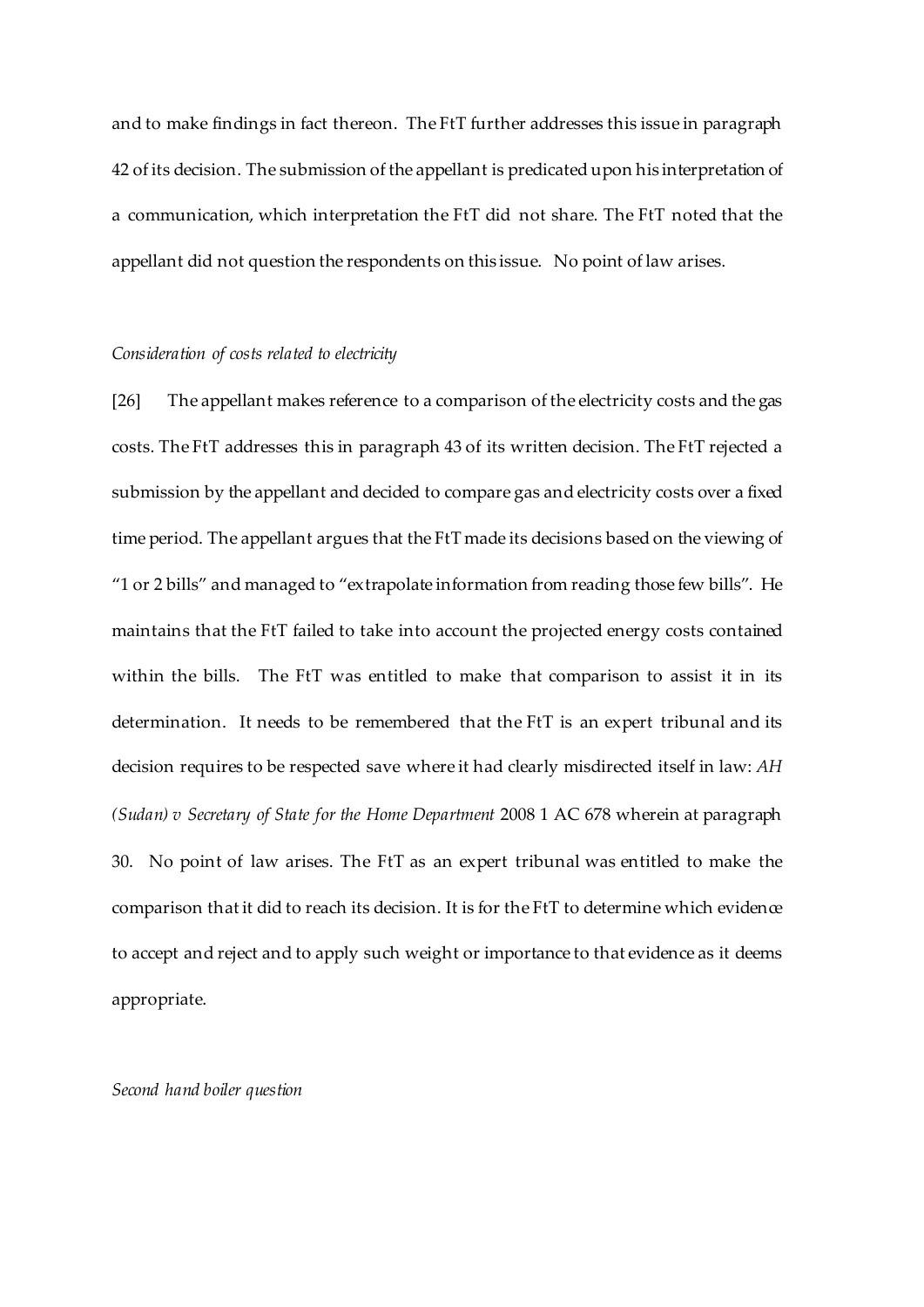[27] The Upper Tribunal requires to rely on the account of proceedings as given by the FtT. If there is a conflict there is an argument that it is open to the Upper Tribunal to request the tribunal judge's notes. (*McKee v Secretary of State for Work and Pensions;* {2004] EWCA Civ 334). I express no concluded view upon the application of the power in this case but given that the issue is limited to whether the ordinary member or the respondent asked a question it is unnecessary for the issue to be pursued. The important aspect is the answer, not the question,and in the circumstances of this matter the author of the question irrelevant. No question of law arises.

## *Corroboration*

[28] The FtT accepted the evidence of the respondent as it was entitled to do in proceedings of this nature. Corroboration is not required in proceedings of this nature. (Civil Evidence (Scotland) Act 1988 section 1) No point of law arises.

## *Delay*

[29] The FtT made a finding in fact that on 9<sup>th</sup> November 2019 one of the respondents contacted the appellant to advise of an issue with the boiler. The FtT also comments that the appellant acted promptly in instructing a gas engineer in "early November 2019." The submission of the appellant is that it seemed strange that the respondents waited until February 2020 to contact him to advise of the receipt of high energy bills. This issue was not put to the respondents by the appellant in the course of the hearing before the FtT. He had an opportunity to ask the respondents questions about this issue and it would appear that he did not avail himself of same. The particular issue of the timing of the provision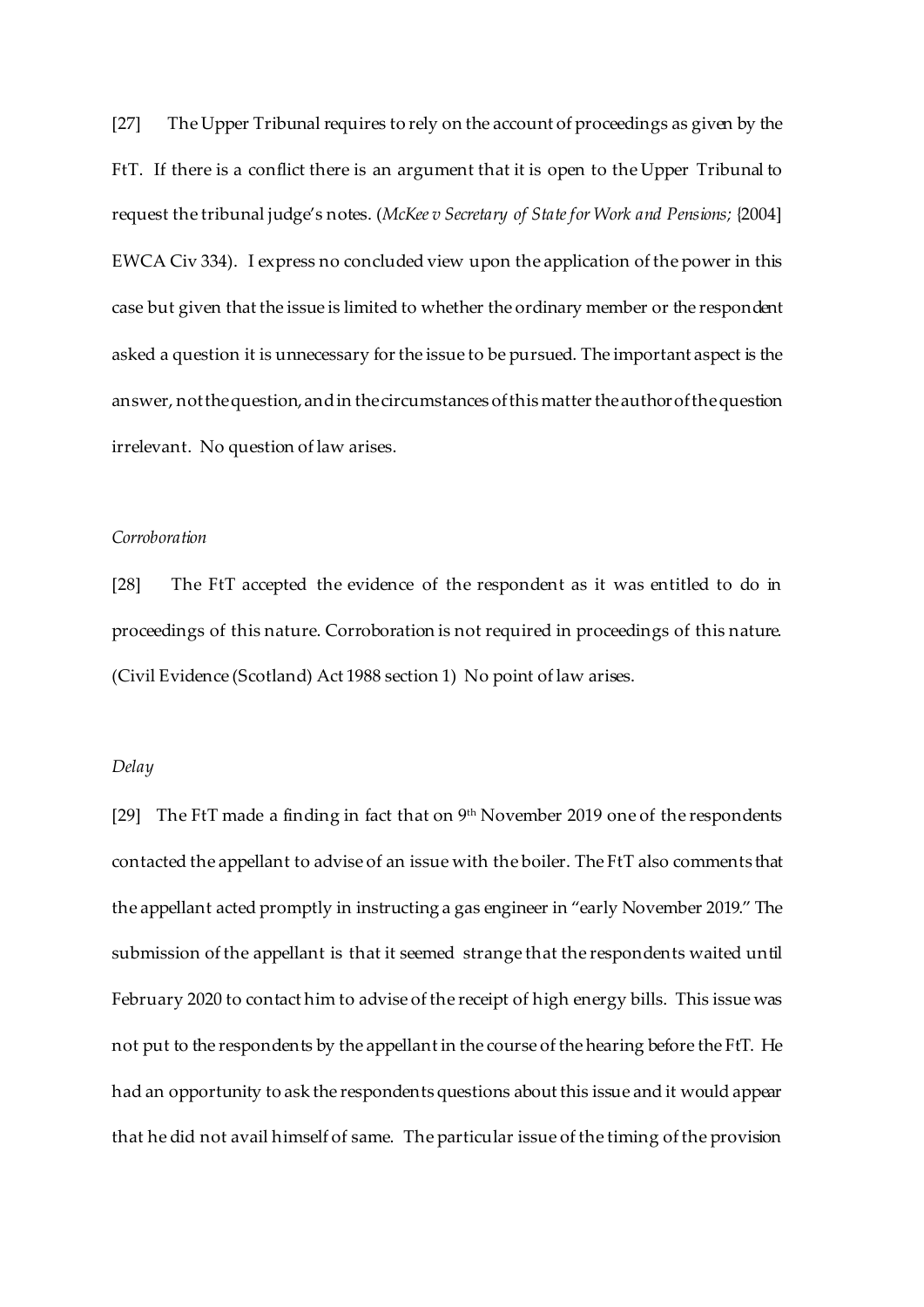of information about the high energy bill is a matter to be placed before the FtT for its consideration, if thought appropriate. If it is not done it is not a matter for the Upper Tribunal to investigate. No point of law is raised. In any event, given the findings in fact there is no doubt that the appellant was aware of the malfunctioning of the boiler on  $9<sup>th</sup>$ November 2019 and he was aware of the way in which the malfunction was manifesting itself.

## *Gas engineer*

[30] This is an issue referred to on more than one occasion by the appellant (see paragraphs 12kk and 12m) . Since the appellant did not lead evidence directly from a gas engineer he cannot now seek to introduce a statement from the engineer having declined an earlier opportunity to do so. No point of law is raised. It would have been open to the FtT to accept the hearsay evidence of the gas engineer as given by the appellant in that regard but consideration of the findings in fact discloses the the FtT did not do so. Indeed, the FtT enquired of the appellant as to why he had not led evidence from a gas engineer and the appellant advised that he did not do so "as it was not required of him by the Tribunal" (paragraph 29).

[31] A point was made by the appellant that the boiler in question was a brand new boiler installed by a gas engineer. The appellant did not call the gas engineer to testify. The FtT can only determine the issues before it on the basis of evidence led. If the appellant does not call the gas engineer to testify he requires to accept the consequences of that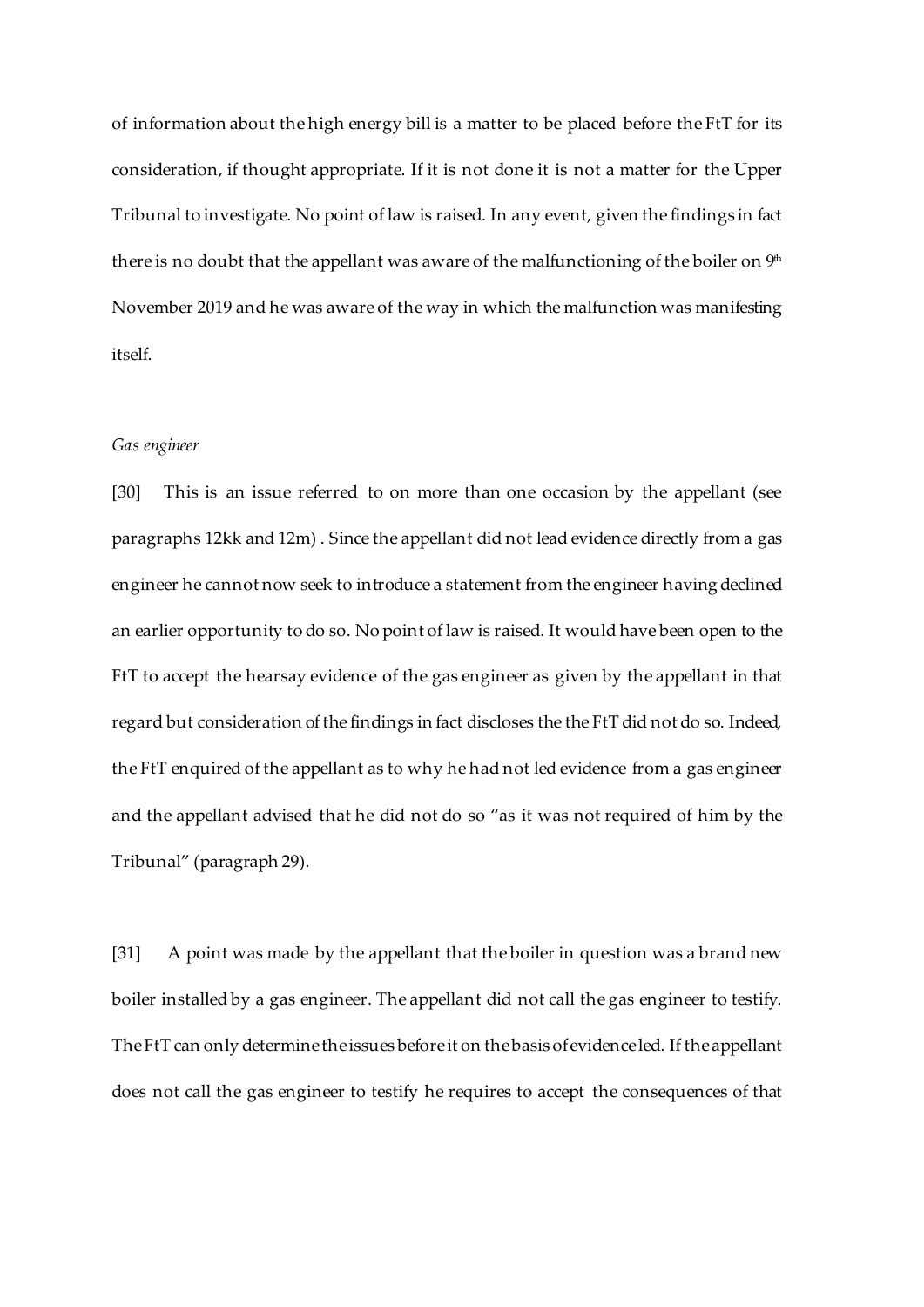decision. Insofar as the question of whether the boiler was new or second hand this issue was addressed by the FtT (paragraph27). No point of law arises.

#### *Bills from neighbouring properties*

[32]The point of submission of bills from neighbouring properties was to highlight the appellant's submission that it was not credible for the respondents to think that the bills which they were paying for their energy were reasonable. The FtT has given reasons for its decision. The FtT elected not to consider energy bills for other properties, irrespective of which party lodged the documentation. It was entitled so to do. No point of law arises. This is a comment from the appellant after the FtT has decided the matter. The evidence was not before the FtT. No point of law arises*.*

#### *Hot water*

[33] The appellant argues that there is evidence that although claiming there was no hot water the respondent at one point "overflowed a bath." This issue was not before the FtT. No point of law arises.

### *Consideration of costs related to electricity*

[34] This is a matter entirely within the discretion of the FtT. For reasons explained within paragraph 43, the issue of electricity costs was a factor in its consideration. This is a matter which the expert tribunal is entitled to take into account. No point of law arises. There is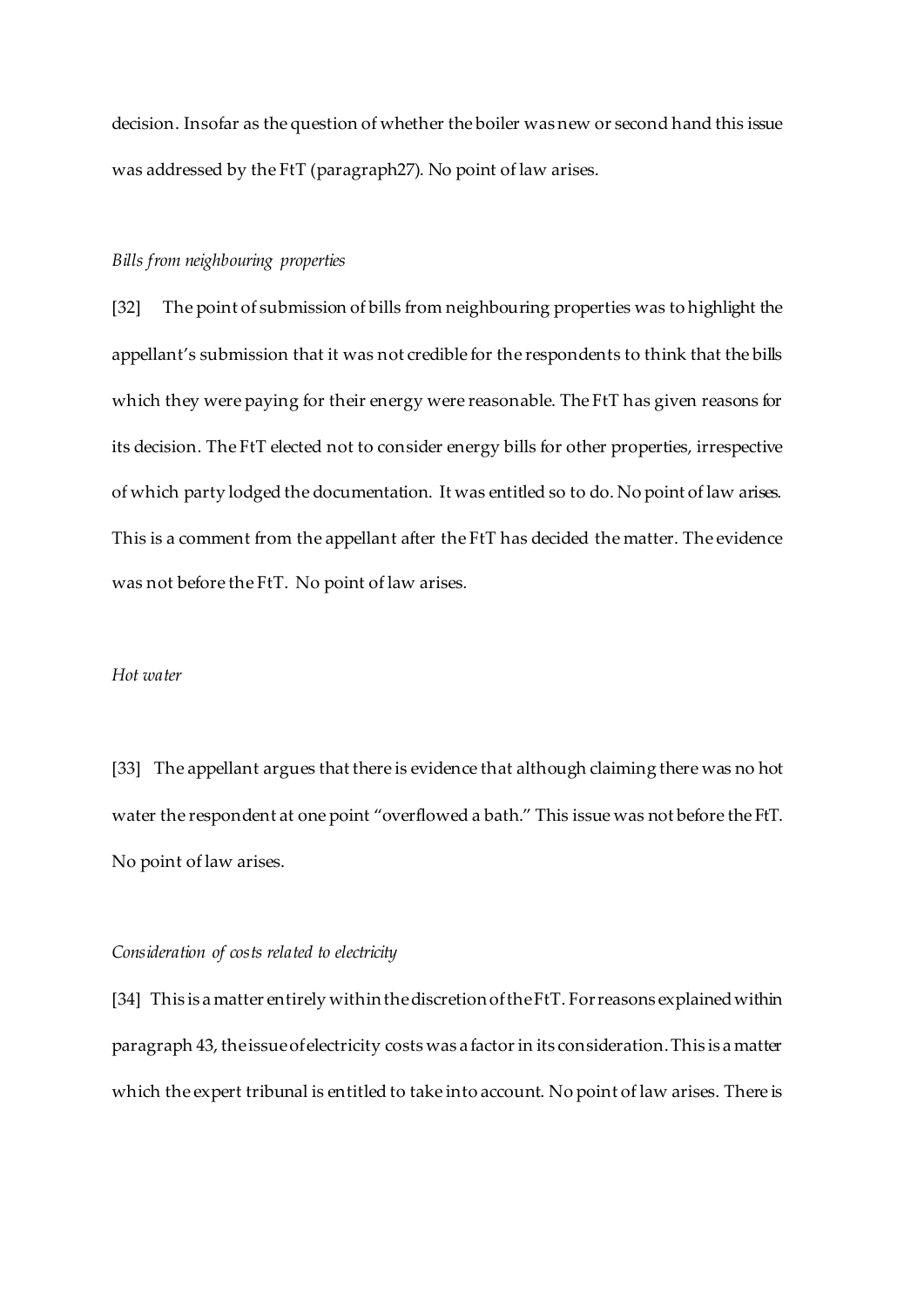no doubt that the FtT understood the position that the boiler under consideration was a gas boiler.

#### *No reports of fault with the boiler*

[35] This information was not before the FtT. The appellant cannot seek to introduce it now and expect it to affect the earlier decision of the FtT. No application has been made to the Upper Tribunal to allow additional evidence. No point of law is raised.

[36] The appellant claims that a gas engineer checked the boiler in December 2019 and he sold the property in August 2020. There were no reports of any faults from the new purchaser. That may be entirely correct but in the absence of any testimony from the gas engineer before the FtT and in the absence of an application for additional evidence to be led before the Upper Tribunal it is notrelevant to the application for permission to appeal. No point of law arises.

## *Lack of assessment of information*

[37] The appellant argues that there was a lack of, or deficiency in, the assessment of the information by the FtT and argues that there was a "distinct possibility" that the meter readings were not transposed from one meter to the other. The FtT's written decision sets out why decisions were made. It is clear and comprehensive and explains why it proceeded as it did. Paragraph 41 of the FtT decision discloses the reasoning of the FtT. No point of law arises.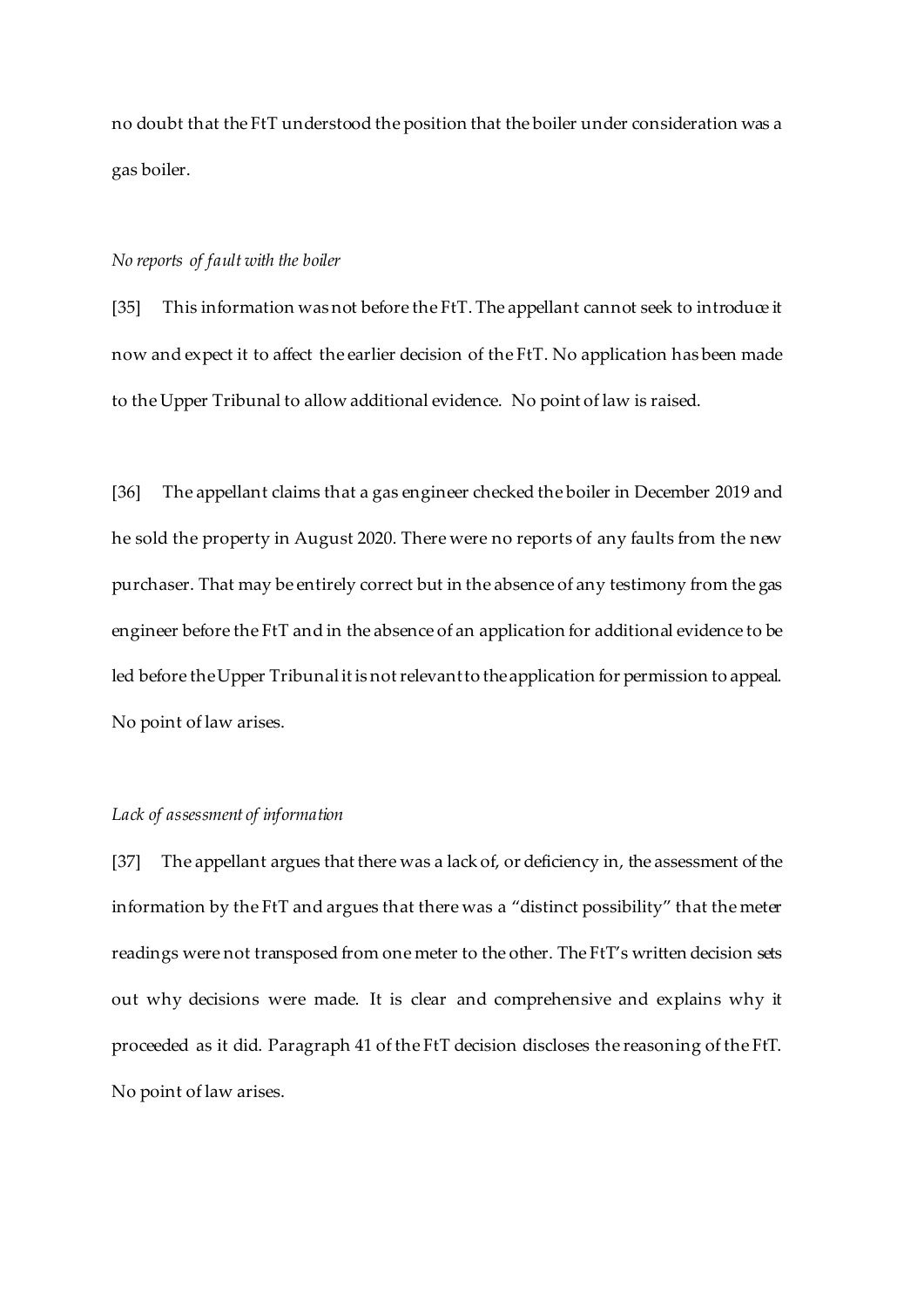*Bias*

[38] The law in relation to bias will be familiar to the parties since I referred to it in the other decision referable to the case still outstanding between the parties. The appellant takes issue with the decision of the FtT and contends that it arrived at a decision with which he disagrees and it is biased. The test for an appeal on the basis of the bias of a tribunal is whether "the fair-minded and informed observer, having considered the facts, would conclude that there was a real possibility that the tribunal was biased" per Lord Hope of Craighead in *Porter v Magill* [2002] 2 AC 357 at [103]. There have been many descriptions of the traits of the hypothetical observer of court proceedings. Sir Thomas Bingham in *Arab Monetary Fund v Hashim (No. 8)* (1993) 5 Admin LR 348 said that such an attendee "is not one who makes his judgment after a brief visit to the court but one who is familiar with the detailed history of the proceedings and with the way in which cases of this kind are tried."

[39] There were clearly issues between the appellant and the respondent which go beyond the circumstances of this complaint. Allegations of racism and issues of character surfaced at points. The appellant refused to complete his cross examination of the appellants because "he expected they would not be allowed, so he would not ask them." (paragraph 26). At one stage theappellant asked if proceedings were recorded. He asked for a copy of the notes of the ordinary member of the FtT. He has accused the FtT of amongst other things fabricating evidence. Having consideredthe whole proceedings the complaint of bias or reasonable perception of bias is not made out. The appellant complains that when there was an issue with the respondents joining the hearing on  $12<sup>th</sup>$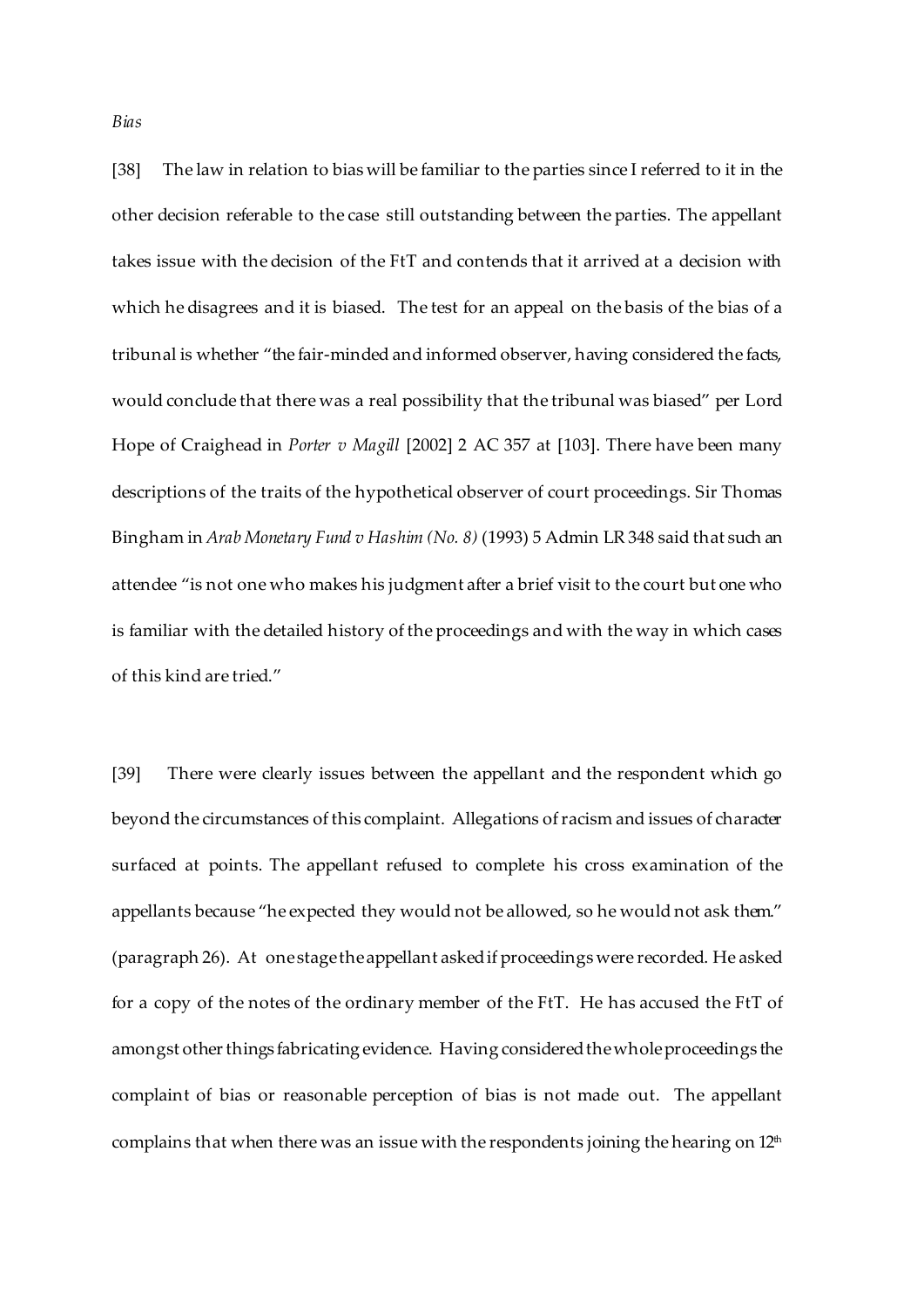March 2021 that the FtTt chair addressed a remark to both parties rather than to the one that caused the problem. That is not indicative of bias. It is indicative of fair and robust case management which recognizes that an issue has arisen and directs how the hearing will continue. Much of the criticism of the FtT appears to be based on the disagreement the appellant has with the eventual outcome of the proceedings. The contentions of the appellant do not meet the legal tests for bias.

## *The FtT decision*

[40] I require to consider in the context of the appellant's complaint of a lack of scrutiny by the FtT whether the FtT was entitled on the basis of the evidence to make the findings in fact. The decision discloses an acceptance by the FtT of the respondent's evidence about the boiler malfunctioning and an acceptance of the respondents' evidence referable to the amount of loss incurred by the respondents as a result. The FtT has noted within paragraphs 41 to 45 its reasons for reaching its conclusions. The submissions of the appellant vis -a –vis causation and quantum were rejectedby the FtT. The FtT was entitled to do so on the basis of the evidence before it. The appellant did not lead evidence from a gas engineer. In addition the appellant "c*ould not say there was no problem with the boiler."* Relative to quantum the FtT found the respondents credible and reliable and determined to assess the accuracy of the sum claimed by comparison with electricity bills (paragraph 43). There was a sufficiency of evidence before it to allow the findings in fact to be made. It considered and rejected the submissions of the appellant as to the causation of the malfunction and then explained why it had proceeded in that fashion. None of the matters raised by the appellant either severally or cumulatively raise points of law. None are